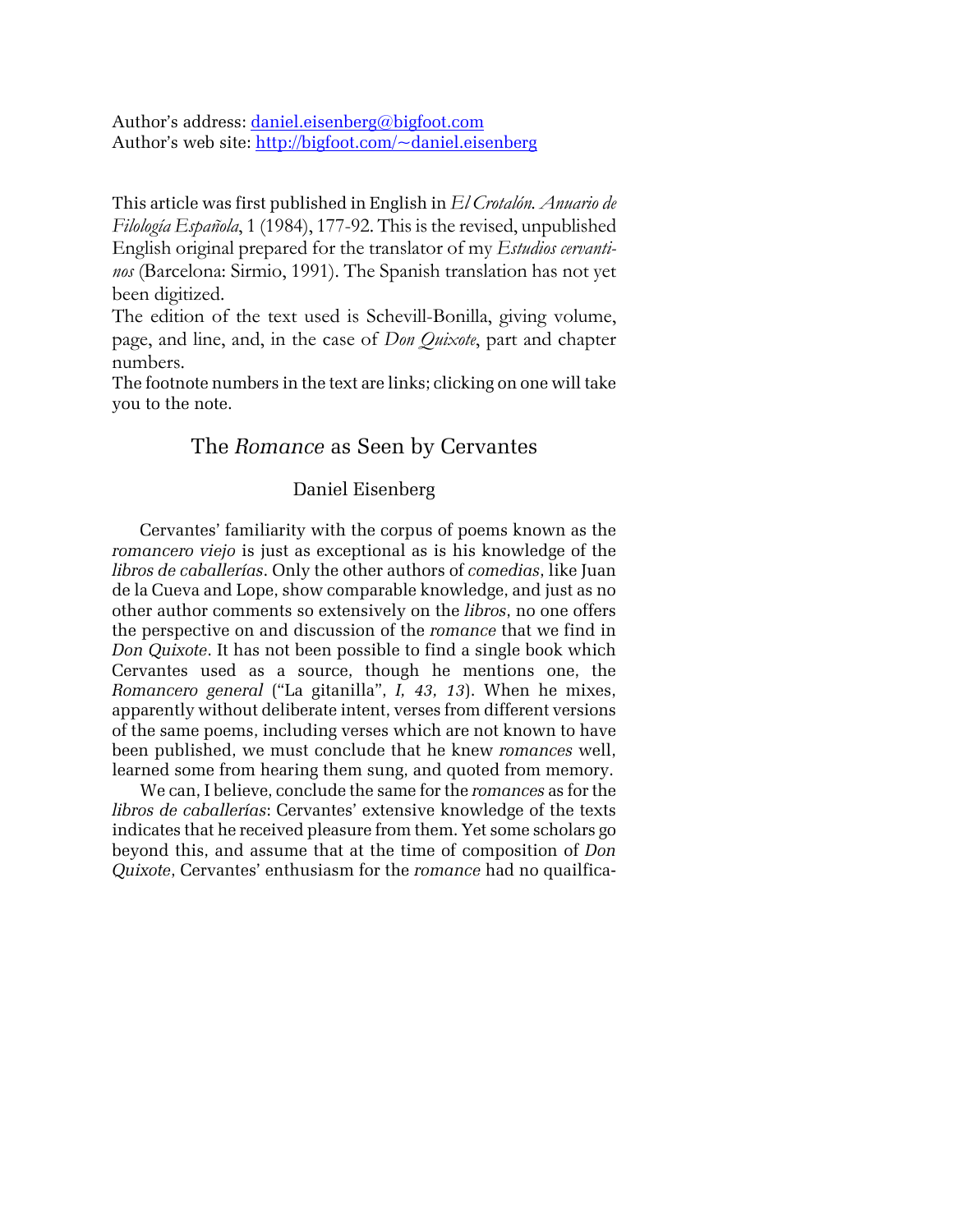tions. For example, Morley, apparently the first to bring together the various references to *romances* in Cervantes' works, simply says: "it was to be expected that Cervantes...would take delight in *romances* as well [as in *refranes*], and in fact the *Quijote* is filled with examples of these two kinds of popular Spanish expression".<sup>[1](#page-1-0)</sup> As Morley goes on to suggest, Cervantes has given certain *romances* considerable modern popularity. I would like to argue, however, that Cervantes viewed the *romance* as similar to the *libro de caballerías*: that the *romances* mentioned in *Don Quixote*, whatever their attractions, had serious defects, and he wanted to expose these to his readers.

The first step in determining Cervantes' view of the *romance* is to ascertain what he understood by the word, which he does use, and this is a complicated matter, as it is part of a complex family of terms,<sup>[2](#page-1-1)</sup> and the texts called such have been quite diverse. A further

j

<span id="page-1-1"></span>2 I know of no comprehensive discussion of the term "romance", tracing its evolution from a language to a type of literature to a feeling or attitude (Vivian Gornick's *The Romance of American Communism*) to a love affair; the volume *"Romantic" and its Cognates. The European History of a Word*, ed. Hans Eichner (Toronto: University of Toronto Press, 1972), is limited to a modern portion. Previous discussions of its meaning in Spain include Ludwig Pfandl, "La palabra española 'romance'", *Investigaciones lingüísticas*, 2 (1934), 254-64 (in German on pp. 242-53); Werner Krauss, "Novela-Novella-Roman", in his *Gesammelte Aufsatze zur Literatur und Sprachwissenschaft* (Frankfurt: Vittorio Klostermann, 1949), pp. 50-67); Miguel Garci-Gómez, "*Romance* según los textos españoles del Medioevo y Prerrenacimiento", *Journal of Medieval and Renaissance Studies*, 4 (1964), 35-62; and Russell P. Sebold, "Lo 'romancesco', la novela y el teatro romántico", in his *Trayectoria del romanticismo español. Desde la ilustración a Bécquer* (Barcelona: Crítica, 1983), pp. 137-63. I have not seen the article of Manuel Alvar, "La palabra romance en español", in *Estudios románicos dedicados al Prof. Andrés Soria Ortega* (Granada: Universidad de Granada, 1985), pp. 17-25.

<span id="page-1-0"></span><sup>1</sup> S. Griswold Morley, *Spanish Ballads* (New York: Henry Holt, 1938; first edition 1911), p. xxix. Menéndez Pidal, taking Morley's position a step further, saw the influence of *romances* on *Don Quixote* as a result of Cervantes' use of the *Entremés de los romances*; thus Cervantes was claimed to see *romances* as "admirable", and not deserving a burlesque attack ("Un aspecto en la elaboración del *Quijote*", most accessible in Pidal's *De Cervantes y Lope de Vega*, Colección austral, 120, segunda edición [Madrid: Espasa-Calpe, 1964; la primera ed. es de 1940], pp. 9-60). However, the priority of the *Entremés* has been disproven by Luis Andrés Murillo, using data from Asensio's study of the genre, in his "Cervantes y el *Entremés de los romances*", *Actas del VIII Congreso de la Asociación Internacional de Hispanistas* (Madrid: Istmo, 1986), II, 353-57.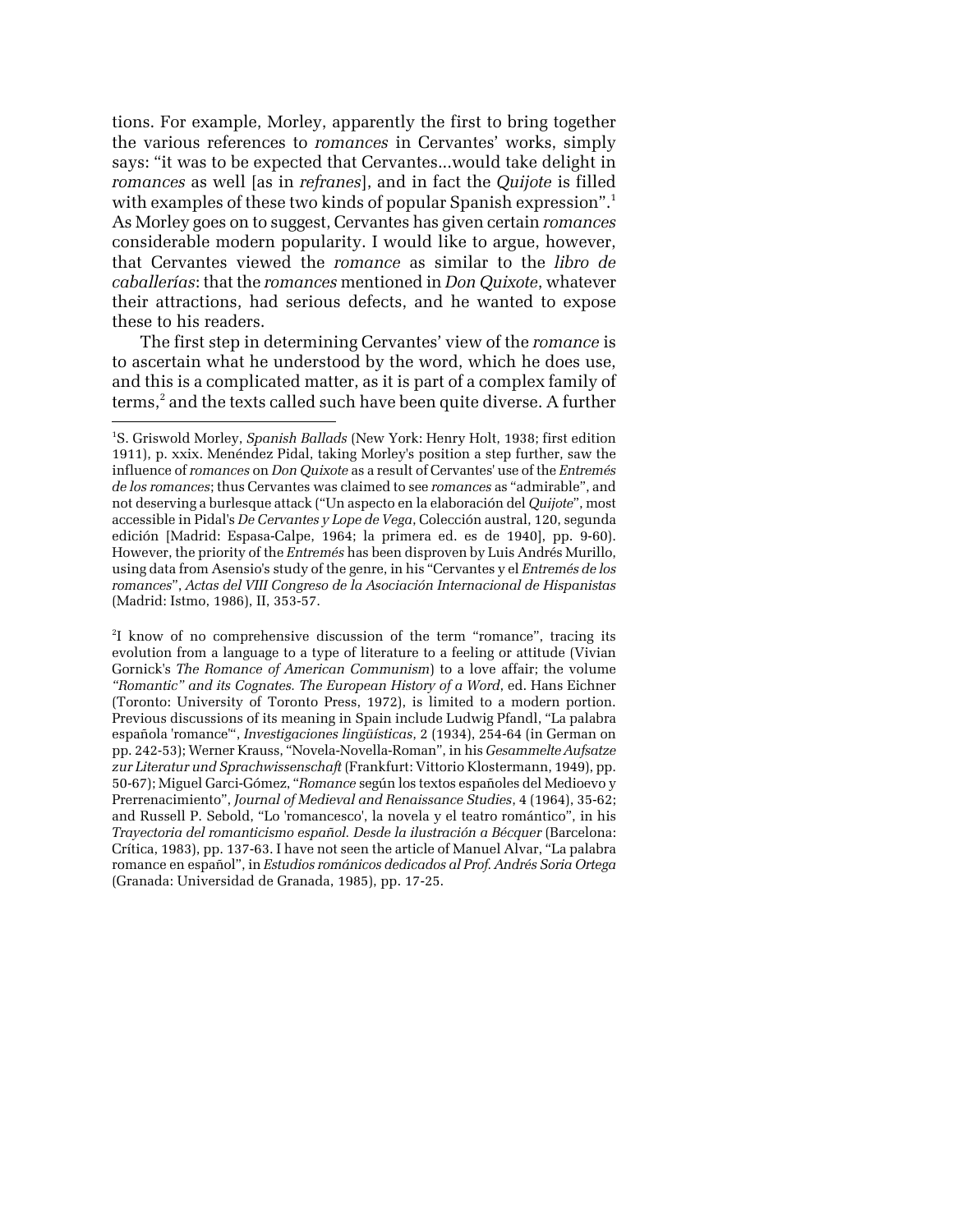hindrance is that the *romance* in the sixteenth century, the time of its greatest popularity, has been little studied, as investigation of the *romance* has been focused on the medieval period,<sup>3</sup> its hotly-debated link to the medieval epic,<sup>[4](#page-2-1)</sup> and on the links between the medieval period and a modern oral tradition[.5](#page-2-2) What attention the sixteenth century has received has been focused on the publication of texts, and even on them, fundamental bibliographic work has been published only recently.<sup>[6](#page-2-3)</sup> Little attention has been paid to how, in Cervantes' day, the *romance* was seen.

It is, in the first place, abundantly clear that *romance*, in the

<span id="page-2-0"></span><sup>3</sup> On the origins of what is today called the *romance*, a valuable recent contribution is Dorothy Clotelle Clarke, "Juan Ruiz: A *romance viejo* in the *Libro de buen amor (la mora)*?", *Kentucky Romance Quarterly*, 31 (1984), 391-402.

<span id="page-2-1"></span><sup>4</sup> On this debate, see Samuel Armistead, "Epic and Ballad: A Traditionalist Perspective", *Olifant*, 8 (1981 [1983]), 375-88, who provides references to predecessors, and the articles cited in note 39, *infra*.

<span id="page-2-2"></span><sup>5</sup> It is curious that many modern informants do not know the term *romance* as a name for their texts: "La palabra *cantar*...es la única empleada entre los judíos españoles de Marruecos residentes en Orán para designar los *romances*, término que ignoran" (Bénichou, cited by Garci-Gómez, p. 62). "In most cases, there is no point in asking [an informant] for 'romances', since nowadays the word means little or nothing...in the majority of the farming communities that preserve them" (Manuel da Costa Fontes, "*Voces nuevas*: A New Spanish Ballad Collection", *Journal of Hispanic Philology*, 8 (1983 [1984]), 49-66, at p. 51); however, Samuel Armistead stated that "*romance* as a popular term for an 8-syllable narrative poem is in traditional use in some of the most archaic lateral areas: *romansa* (Eastern Sephardim), *rimance*/*remanse* (Trás-os-Montes), *romance* (Venezuela/Extremadura)" (personal communication, 1983). The term is found repeatedly in the titles of *The Judeo-Spanish Ballad Chapbooks of Yacob Abraham Yoná*, ed. Samuel G. Armistead and Joseph H. Silverman (Berkeley and Los Angeles: University of California Press, 1970).

<span id="page-2-3"></span><sup>6</sup> F. J. Norton and Edward M. Wilson, *Two Spanish Verse Chap-books: Romançe de Amadis (c. 1515-19), Juyzio hallado y trobado (c. 1510). A Facsimile Edition with Bibliographical and Textual Studies* (London: Cambridge University Press, 1969); Antonio Rodríguez-Moñino, *Diccionario bibliográfico de pliegos sueltos poéticos (Siglo XVI)* (Madrid: Castalia, 1970), and *Manual bibliográfico de cancioneros y romanceros impresos durante el siglo XVI* (Madrid: Castalia, 1973). Brian Dutton, *Catálogo-Índice de la poesía cancioneril del siglo XV* (Madison: Hispanic Seminary of Medieval Studies, 1982), includes imprints through 1520.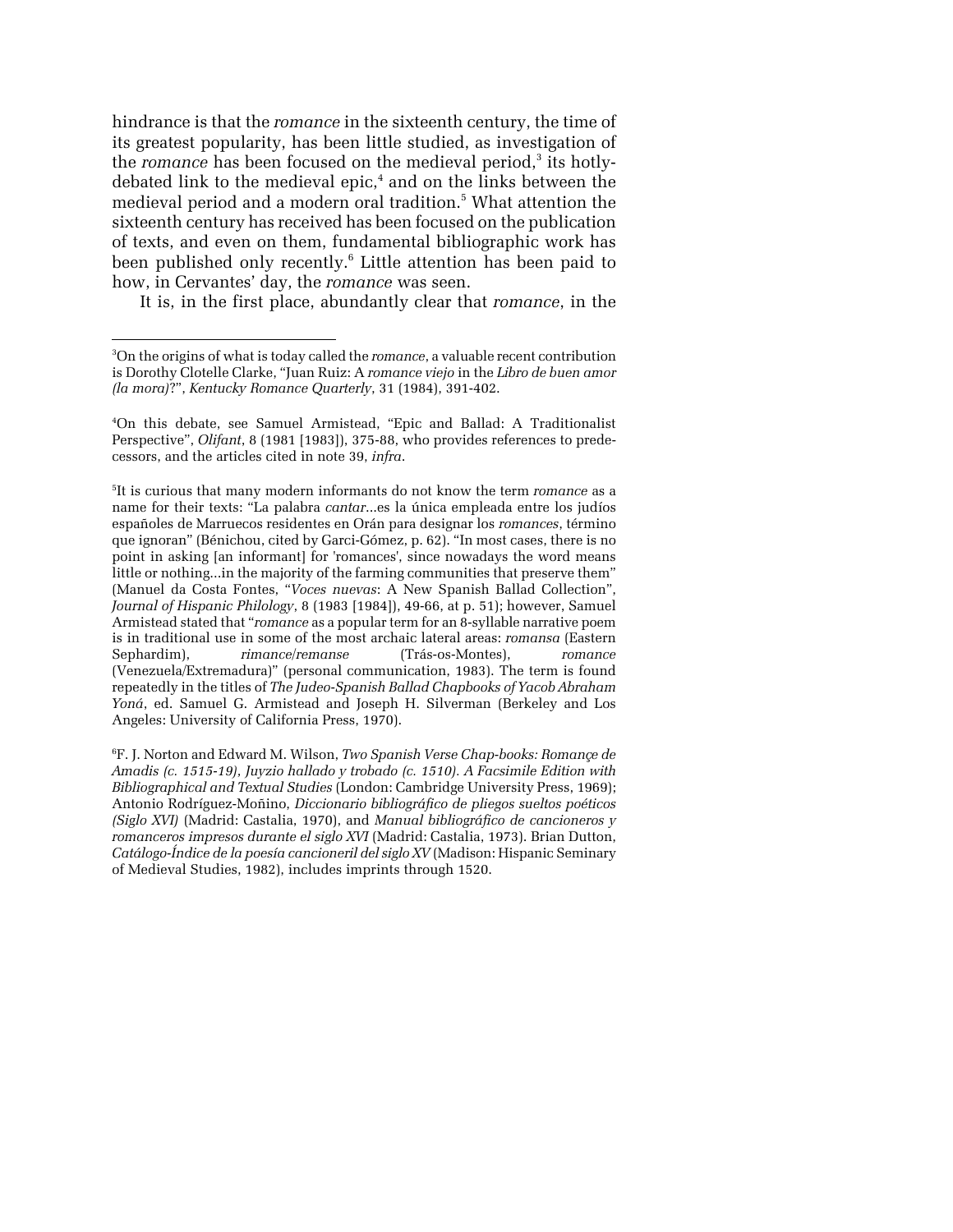<span id="page-3-1"></span>sixteenth century and to Cervantes, was not a metrical term and did not imply the use of octosyllabic verse, although *romances* were most commonly written in such meter. An identification of the *romance* with octosyllabic meter is found nowhere in the Spanish Golden Age,<sup>[7](#page-3-0)</sup> and is, surprisingly, unknown before the nineteenth century, when it is dated by Martín Alonso in his *Enciclopedia del*  idioma (Madrid: Aguilar, 1958).<sup>8</sup> The collection which defined the

-

The meaning of *romance* during the latter part of the fifteenth century and early sixteenth century is also less than clear, as Clarke points out, though closer to the meaning commonly accepted today; the only firm metrical definition is Nebrija's problematical identification of the *romance* with 16-syllable verse. See on this problem (chronologically) Dorothy Clotelle Clarke, "The Spanish Octosyllable", *Hispanic Review*, 10 (1942), 1-11; "Remarks on Early *Romances* and *Cantares*", *Hispanic Review*, 17 (1949), 89-123, especially the last page; Florence Street, "Some Reflexions on Santillana's 'Prohemio e carta'", *Modern Language Review*, 52 (1957), 230-33; and Clarke, "The Marqués de Santillana and the Spanish Ballad Problem", *Modern Philology*, 59 (1961), 13-24.

<sup>8</sup> Although in the introductory chapter (I, §2) defining the scope of his *Romancero hispánico* (Madrid, Espasa-Calpe, 1953) Menéndez Pidal equates the *romance* with "[una] composición monorrima, asonantada en un octosílabo no y otro sí," in the chapter on "Métrica de los romances" he does admit that, somewhat to his surprise, when working with the Sephardim he found it impossible to limit collecting to octosyllabic verse  $(IV, §17)$ . He criticizes both sixteenth-century and

<span id="page-3-0"></span><sup>7</sup> It is also unknown with that meaning in the Spanish Middle Ages through the middle of the fifteenth century, as is discussed by Garci-Gómez, who points out "cuán urgente es revisar las definiciones de *romance*, que corren por nuestros diccionarios y manuales de literatura, donde no sólo se han desatendido más de dos siglos de uso del término—cuando éste nació y se desarrolló—, sino que se han ocasionado lamentables errores en la interpretación de algunos textos tan importantes en las letras castellanas como el del marqués de Santillana" (p. 35). Juan Ruiz refers to his entire book as a *romance* (14b, 1148c); he "did not use the term *romance* in the modern sense or to designate any specific metric pattern" (Clarke, "Juan Ruiz", p. 400, n. 2). A prose chronicle of the Cid was called a *romanz* in 1429 (Garci-Gómez, "The Reaction Against Medieval Romances. Its Spanish Forerunners", *Neophilologus*, 60 [1976], 220-32, at p. 231, n. 6). Alan Deyermond argued, in "The Lost Genre of Medieval Spanish Literature" (*Hispanic Review*, 43 [1975], 231-59), for the existence of the medieval Spanish romance (in the English sense of a type of fictional narrative), even though Spanish did not have a word for it. One of the consequences of Deyermond's influential article is that Gonzalo Sobejano asked "que la crítica española, cualquiera que fuere su estimación de la narrativa heroica, se habituase a usar el término 'romance' para designar toda narrativa de ese tipo—medieval y posterior—a distinción de 'novela'" ("Sobre tipología y ordenación de las *Novelas ejemplares*", *Hispanic Review*, 46 [1978], 65-75, at p. 66).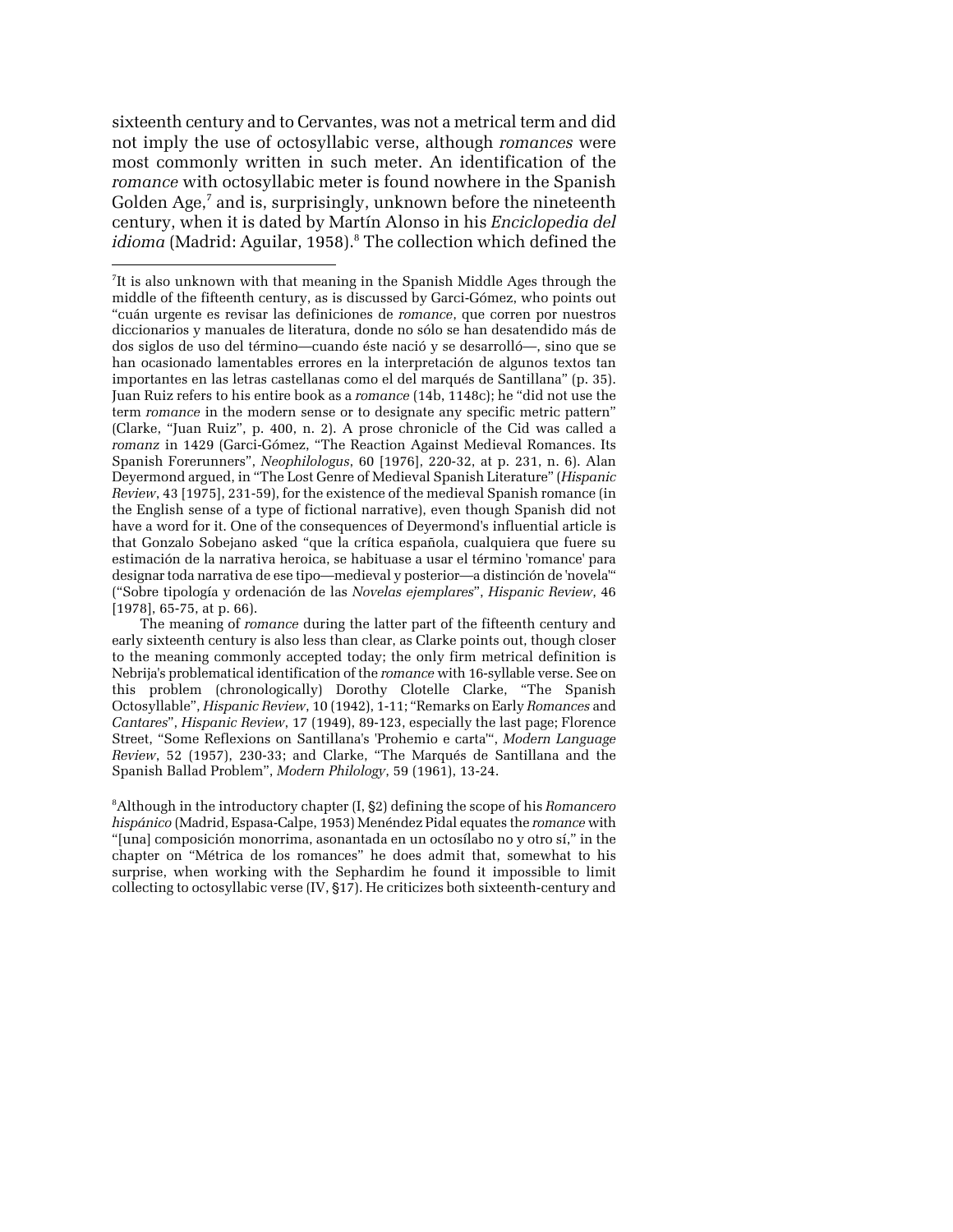*romance* to nineteenth-century scholarship was Martín Nucio's *Cancionero de romances* (late 1540's), yet while his poems are all octosyllabic, he speaks in his prologue of the "metros" in which the "diversidad de historias...dichas...con mucha brevedad" are found.[9](#page-4-0) In his prologue to a *romancero* much more popular in the sixteenth century, the *Romances nueuamente sacados de historias antiguas de la cronica de España* (about 1550), Lorenzo de Sepúlveda says that he has written in "metro Castellano", although in "tono de Romances viejos, que es lo q agora se usa".<sup>10</sup> Six-syllable meter could be used for a *romance*, as a theorist like Juan Díaz Rengifo (1592) points out,<sup>11</sup> and Cervantes, in "La gitanilla"  $(I, 33, 27)$ , calls

twentieth-century collectors for limiting themselves, but this qualification of his definition of the *romance* has had little impact.

j

<span id="page-4-0"></span>9 Ed. Antonio Rodríguez-Moñino (Madrid: Castalia, 1967), p. 109; *Manual*, I, 190. Cervantes probably did not know Nucio's collection directly, but the same prologue is found in Esteban de Nágera's *Primera parte de la Silva de varios Romances*, Zaragoza, 1550 (*Manual*, I, 322; p. 99 of Rodríguez-Moñino's edition, *Silva de romances [Zaragoza 1550-1551]. Ahora por vez primera reimpresa desde el siglo XVI en presencia de todas las ediciones* [Zaragoza: Publicaciones de la Cátedra Zaragoza a expensas del Excmo. Ayuntamiento de la inmortal ciudad, 1970]).

<span id="page-4-1"></span>10Ed. Antonio Rodríguez-Moñino (Madrid: Castalia, 1967), p. 43; *Manual*, I, 230.

It is hard to say just why Sepúlveda's collection was more popular; it is, however, part of the dichotomy in the later sixteenth century between books of poetry published within and outside of Castile. Within Castile the only poet today studied who had substantial popularity was the soldier-poet Garcilaso; aside from him it was Sepúlveda, Lucas Rodríguez' *Romancero historiado*, and the religious poetry of López de Úbeda and Pedro de Padilla. Outside Castile, where Boscán was repeatedly published (and where, of course, Garcilaso's works first appeared) these latter authors were rarely published; there was a greater variety of poetry, of much greater literary value by the standards of everyone except, it would seem, contemporary Castilians. That some official guidance played a part in the choice of works to publish in Castile is very likely; I have suggested in *A Study of "Don Quixote"* (Newark: Juan de la Cuesta, 1987), pp. 32-38, that such influence can be detected in the publication patterns of *libros de caballerías* during this period. Yet if the books of authors such as Sepúlveda and Rodríguez had not satisfied Castilian tastes they would never have been reprinted as often as they were. What is clear is that both with *romances* and, to a lesser extent, with *culto* poetry there was substantial circulation of texts in other than book form.

<span id="page-4-2"></span><sup>11</sup>*Arte poética española* (1606; rpt. Madrid: Ministerio de Educación y Ciencia, 1977), pp. 38-41.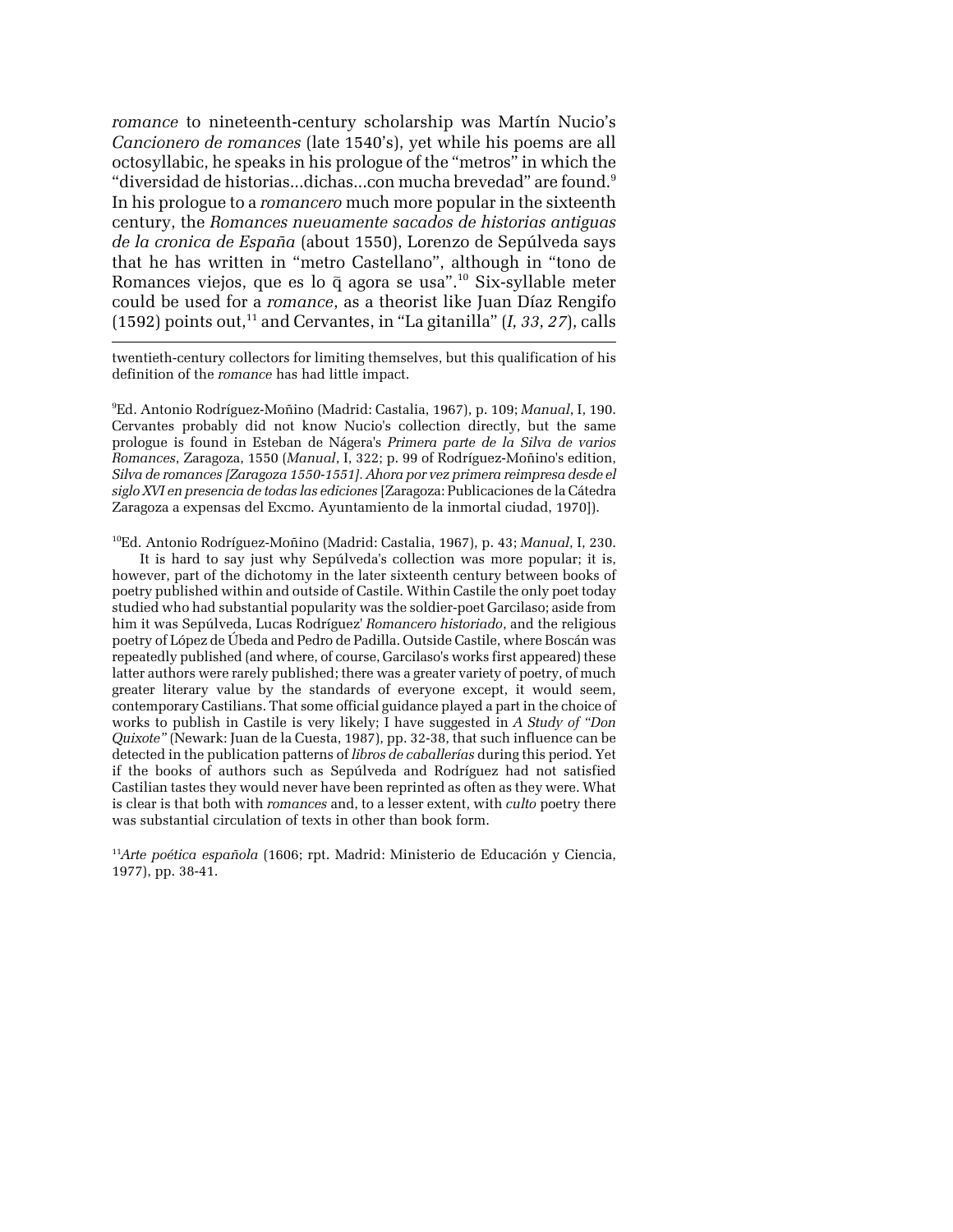a poem in that meter a *romance*. (The modern label of *romancillo* for such a poem was unknown in the Golden Age.<sup>12</sup>) In contrast with, say, sonnets, which were never written in octosyllables, the *romance* was taken in the seventeenth century as permitting the use of eleven-syllable verse, and we find this meter mentioned in the *Diccionario de autoridades*. [13](#page-5-1)

Cervantes' most important source for literary theory, Alonso López Pinciano (1596), shows little interest in eight-syllable verse, and does not mention *romance* in connection with it; his one reference to a *romance viejo* is found in discussing a six-syllable poem, and he uses *romance* as a translation for the Italian "romanzo" or chivalric poem[.14](#page-5-2) While in the 1737 edition of Luzán's *Poé-*

<span id="page-5-0"></span><sup>12</sup>It is not found in the comprehensive presentation of verse types in *La pícara justina*, is missing in all dictionaries through *Autoridades*, and is not dated, nor are examples given, in the modern historical dictionaries (Corominas, Martín Alonso). The quotations from theorists supplied by José Domínguez Caparrós, *Contribución a la historia de las teorías métricas en los siglos XVIII y XIX*, *Anejo* 92 of the *Revista de Filología Española* (Madrid, 1975), pp. 481-82, suggest that the term came into use in the nineteenth century, when the *romance* was identified with octosyllabic meter. When this term is found in editions of Golden Age poetry (for example, Pedro Espinosa, *Poesías completas*, ed. Francisco López Estrada, Clásicos castellanos, 205 [Madrid: Espasa-Calpe, 1975], p. 50), it is a label applied by modern editors (cf. Francisco Rodríguez Marín, *Pedro Espinosa*, 1578-1650 [1907; rpt. Amsterdam: Philo Press, 1970], p. 357).

<span id="page-5-1"></span><sup>&</sup>lt;sup>13</sup>Menéndez Pidal (*Romancero hispánico*, I, §2) furnishes several examples of texts called *romances* yet not *romances* as we understand that term today, and points out that publications dedicated to *romances*, both *pliegos sueltos* and book-length collections, sometimes included other types of verse. (Although there are 40 poems not *romances* included in the *Romancero general* of 1600, and "cien folios de poesías en metro endecasílabo" in the 1605 edition, he calls this a "rare" phenomenon.) Dorothy Clotelle Clarke dates endecasyllabic *romances* from "the late Golden Age", and discusses eighteenth-century *romances* in a variety of meters in *A Chronological Sketch of Castilian Versification together with a List of its Metric Terms*, University of California Publications in Modern Philology, 34, No. 3 (Berkeley and Los Angeles: University of California Press, 1952), 34, No. 3 (Berkeley and Los Angeles: University of California Press, 1952), 279-382, at p. 306. See also Domínguez Caparrós, pp. 479-81.

<span id="page-5-2"></span><sup>14</sup>*Philosophía antigua poética*, ed. Alfredo Carballo Picazo (1953; rpt. Madrid: CSIC, 1973), II, 225; II, 261; and II, 165, respectively. On the importance of El Pinciano for Cervantes, see also "Cervantes and Tasso Reexamined", in the present volume.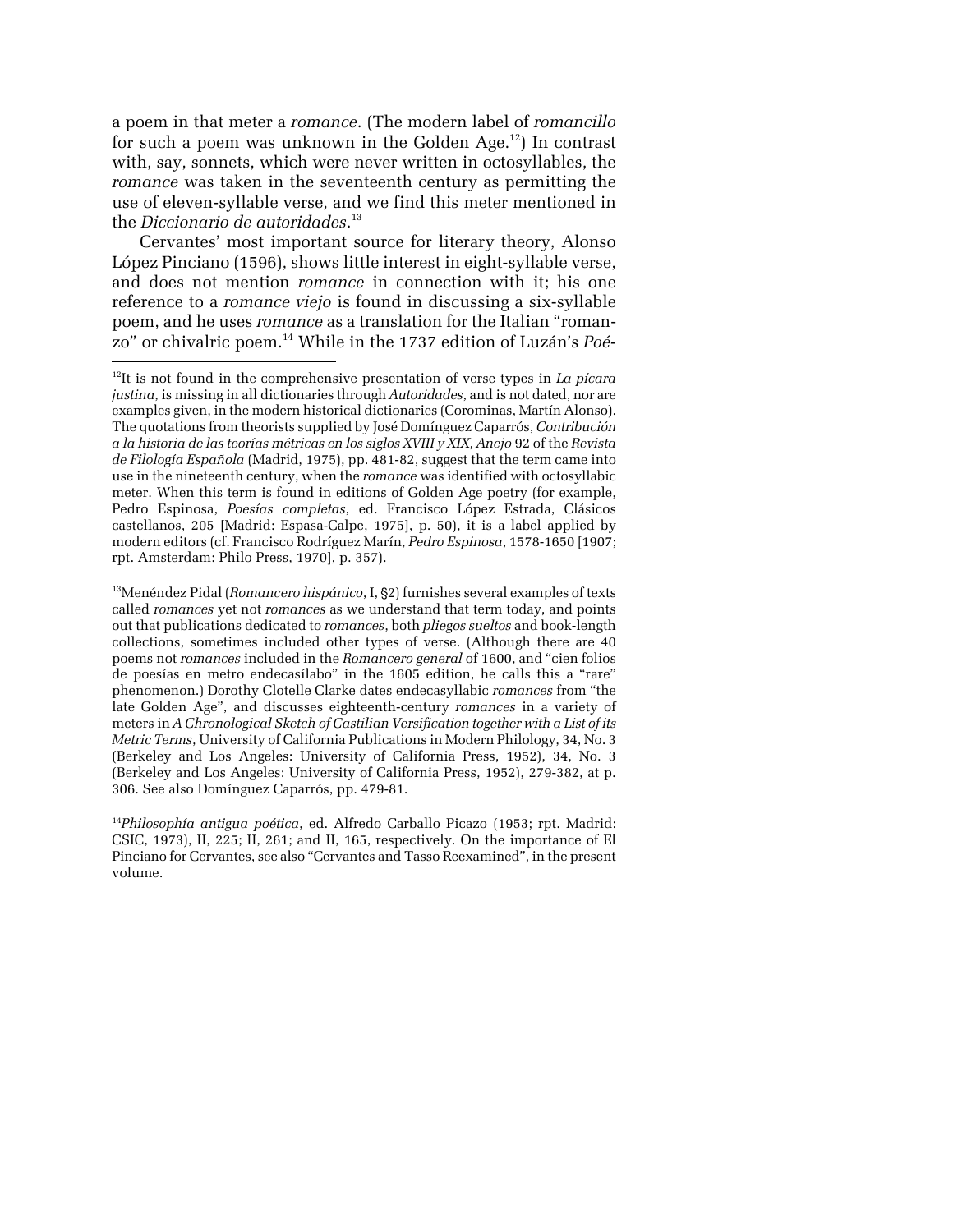<span id="page-6-6"></span>*tica* it would seem that *romances* were always octosyllabic, in the 1789 edition this position is qualified.<sup>15</sup> Those who do have a name for this meter, and a sense of its tradition, identify it with the *redondillo(a)*, "que de tiempo inmemorial, hasta hoy, se usa en España", as it is put by Martín Sarmiento in the first history of Spanish poetry (mid-eighteenth century).<sup>16</sup> Gonzalo Argote de Molina (1575), who has a clear bias and claims that the *romance* existed in Visigothic times, discusses it, similarly, as made up of *coplas redondillas*, [17](#page-6-2) and the same position is taken by Luis Alfonso de Carballo (1602),<sup>18</sup> Juan Díaz Rengifo,<sup>19</sup> and Gonzalo Correas.<sup>[20](#page-6-5)</sup> *Redondilla*, like *romance*, had a different meaning than today; it was the general term for octosyllabic verse written in stanzas, as *romances* were believed to be.<sup>21</sup>

-

<span id="page-6-1"></span><sup>16</sup> Memorias para la historia de la poesía y poetas españoles (Madrid, 1775), §§402-03.

<span id="page-6-2"></span>17"Discurso...sobre la poesía castellana contenida en este libro", published in Argote's edition of the *Conde Lucanor* (1575; rpt. Barcelona: Puvill, 1978). I have used the edition in Menéndez Pelayo's *Antología de poetas líricos castellanos*, edición nacional, IV (Madrid: CSIC, 1944), 65-74, in which the *romance* is discussed on pp. 66-67.

<span id="page-6-3"></span><sup>18</sup>*Cisne de Apolo*, ed. Alberto Porqueras Mayo (Madrid: CSIC, 1958), I, p. 212: "el Romance es de una Redondilla multiplicada" (pp. 38-39).

<span id="page-6-4"></span> $19$ In its "metro...toda es una Redondilla multiplicada" (pp. 38-39).

<span id="page-6-5"></span>20"El verso de à ocho silabas de rredondilla maior...de que se componen las rredondillas en cuartillas i quintillas i dezimas i los rromanzes" (*Arte de la lengua española castellana*, ed. Emilio Alarcos Llorach, Anejo 56 de la *Revista de Filología Española* [Madrid, 1954], p. 462).

21"Aunque el consonante deue durar todo el Romance, hasta acabarse, con todo esso va diuidiendose el sentido de quatro en quatro versos, a manera de quartilla, quiero dezir, que en cada quatro versos se ha de perficionar el sentido, como si fuera una copla" (*Cisne de Apolo*, I, 213); "aun los romances suelen yr de cuatro en cuatro pies [versos]" (Juan Carlos Temprano, "El *Arte de la poesía castellana* de Juan del Encina (Edición y notas)", *Boletín de la Real Academia Española*, 53 [1973], 321-50, at p. 339, with notes on p. 349). For discussion and references,

<span id="page-6-0"></span><sup>15</sup>Ed. Russell P. Sebold (Barcelona: Labor, 1974), pp. 352 (1737), 137 (1789) and 366 (1789). On Luzán's authorship of the revisions and additions of 1789, see Sebold's introduction, pp. 64-76.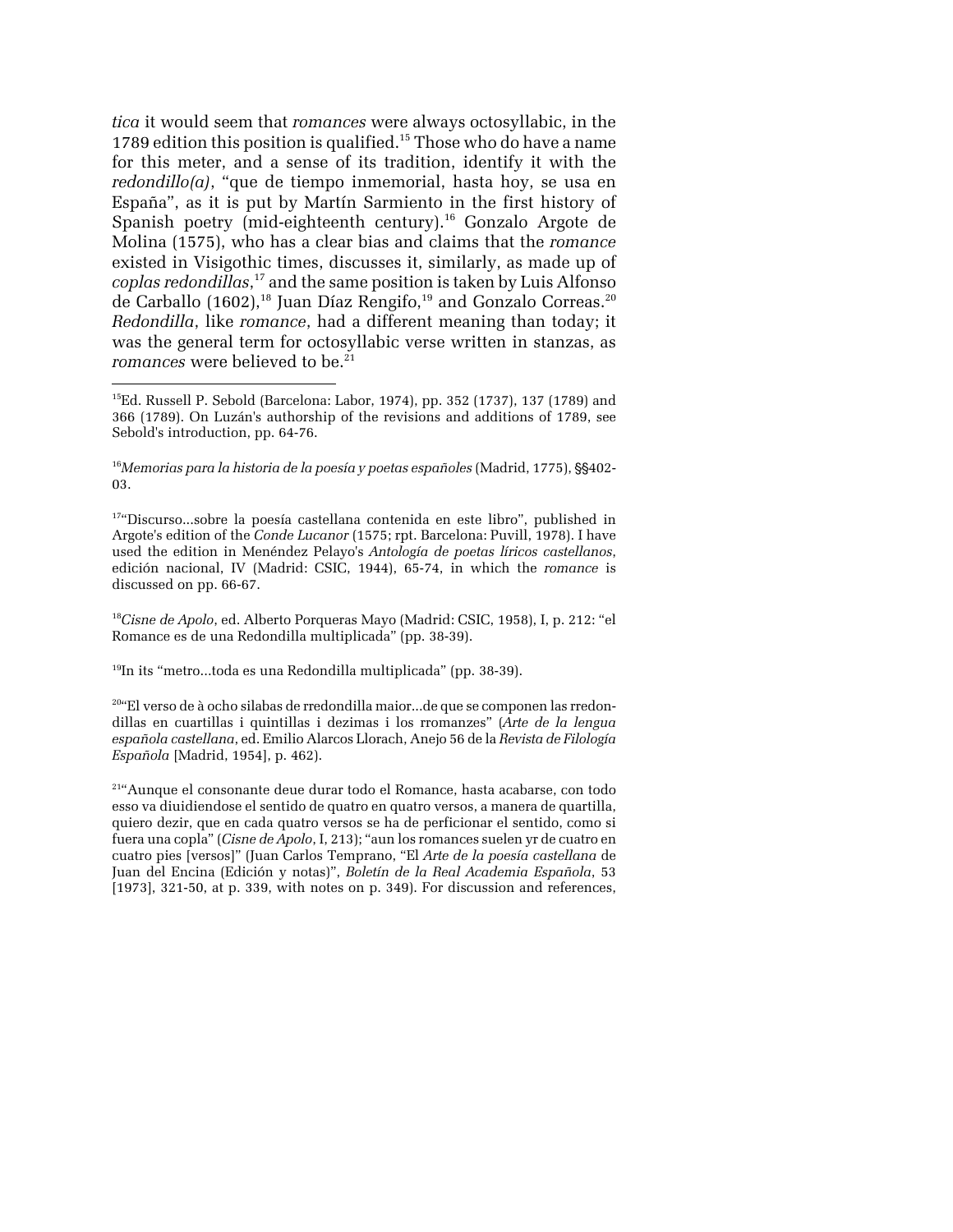To the extent that the *romance* was understood in terms of its form, it was taken to be a rhyme scheme, with a single rhyme on even-numbered lines only; all of Cervantes' *romances* are of this form, and this is the definition given by Carballo, Díaz Rengifo, and *Autoridades*. Yet we must remember that in the Golden Age, versification was less important, and content more important, than today.[22](#page-7-0) Many saw verse and poetry as quite different: it was a basic principle of neo-Aristotelian literary theory, $23$  found in "todos nuestros buenos tratadistas" (Díez Echarri, p. 85), that poetry and verse were distinct. Both López Pinciano and Cervantes believed that poetry did not require verse, nor did the use of verse imply that what was written was therefore poetry.[24](#page-7-2) *La Galatea*, Cervantes stated in the prologue, was an eclogue, and the *Persiles* was a prose epic in imitation of that of Heliodorus[.25](#page-7-3)

It is from this perspective that we need to examine the *romance*, universally recognized as a narrative genre, which resembles prose

besides the second article of Clarke cited in note 8, see Emiliano Díez Echarri, *Teorías métricas del siglo de oro*, Anejo 47 of the *Revista de Filología Española* (Madrid, 1949), p. 204.

-

<span id="page-7-0"></span><sup>22</sup>On the primacy of content in Golden Age poetry before Góngora, see the important article of David Darst, "Las palabras y las cosas en la iniciación del culteranismo español", in *Studies in Honor of William C. McCrary* (Lincoln, Nebraska: Society of Spanish and Spanish-American Studies, 1986), pp. 91-113.

<span id="page-7-1"></span><sup>23</sup>"In nearly all documents of Renaissance criticism [we find that] Lucan's *Pharsalia* is history although it is written in meter" (Alban Forcione, *Cervantes, Aristotle, and the "Persiles"* [Princeton: Princeton University Press, 1970], p. 70). Alquife, fictitious "coronista" of Feliciano de Silva's *Amadís de Grecia*, refers in his prologue to "las elegantes prosas del poeta Homero" (Cuenca, 1530, fol. +2"). Medievalists may recall that Berceo (*Santo Domingo*, 2a), Juan Ruiz (*Libro de buen amor*, 11c, 33e, 1631b), and the author of the *Poema de Fernán González* (1d) all declared in their verse that they were writing *prosas*.

<span id="page-7-2"></span>24Slightly later, Lope wrote that his *Dorotea* is "poesía...aunque escrita en prosa" ("Al teatro", in the edition of Edwin S. Morby [Madrid: Castalia, 1968], p. 51; see the annotations of Morby for comments of López Pinciano and others on the difference between verse and poetry).

<span id="page-7-3"></span>25Cervantes' preference for prose over verse is used to argue that his lost *Bernardo* would have been in prose (*A Study of "Don Quixote*", pp. 54-55).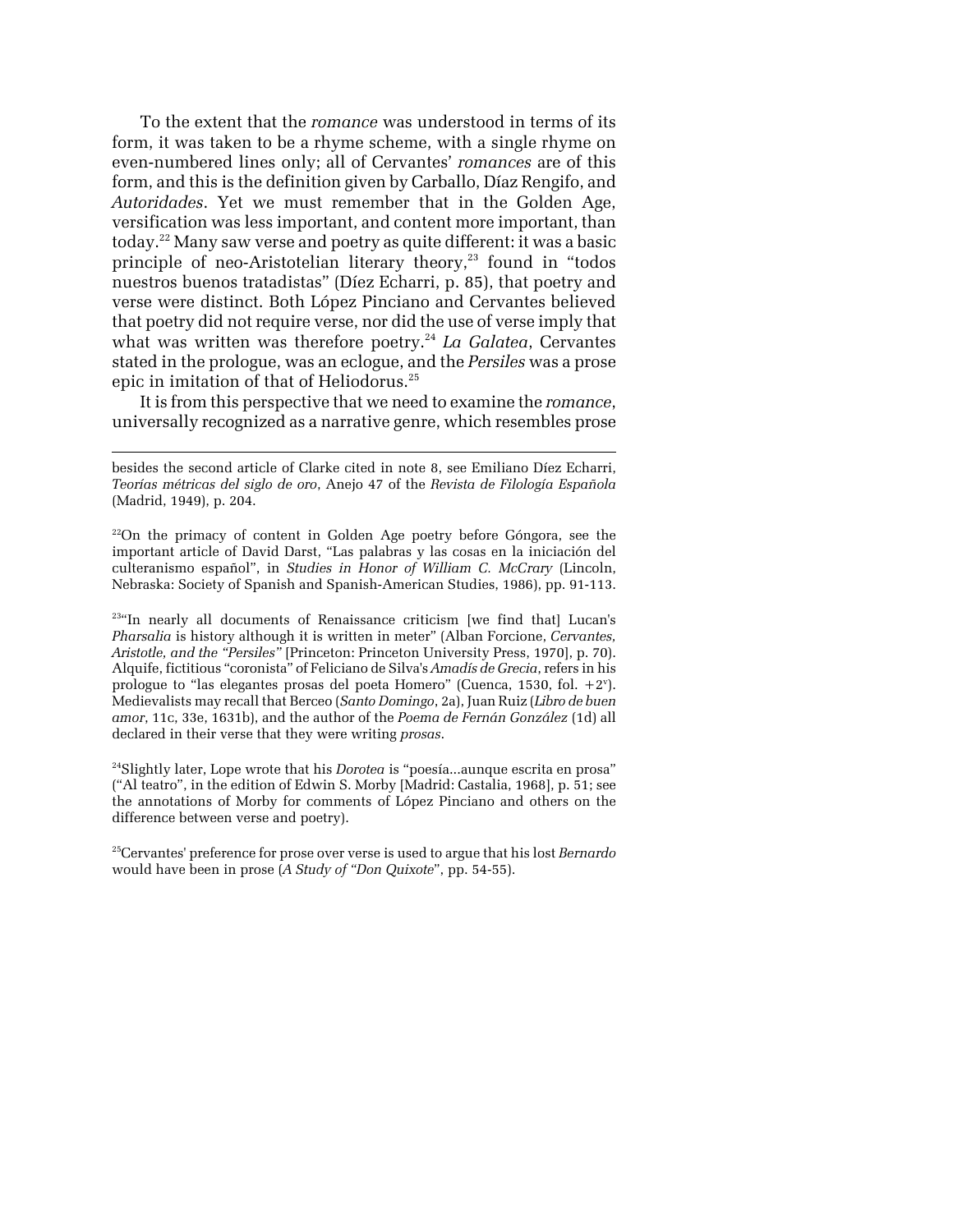more than does any other type of verse. Most *romances*, and especially the *romances viejos* mentioned in *Don Quixote*, were not *poesía* (literature), but *historia* (the telling of events). This is the meaning which the early bilingual lexicographers give: a *romance* was a song, but one which contained *historia*. Cesar Oudin, in his *Tesoro de las dos lenguas francesa y española* (1607), translates *romance* as "Histoire, mise en Romant [vernacular language] et en verse de langage vulgaire". Lorenzo Franciosini, in his *Vocabolario italiano e spagnolo* (1620), offers "canzona in Spagnolo, che contiene un historia". And John Minshieu, in his *Vocabularium hispano-latinum et anglicum* (1617?), translates *romancero* as "a historie in Rime".<sup>26</sup>

Furthermore, since the term *historia* had a broader meaning than today,<sup>27</sup> it must be added that the *historia* included in *romances* is to be understood as history, not story; this is especially valid for the second half of the sixteenth century, and is certainly how Ginés Pérez de Hita viewed the *romances viejos* he included in the *Historia de los vandos de los Zegríes y Abencerrajes*, commonly known as the *Guerras civiles de Granada*. [28](#page-8-2) Many new *romances* were written on historical topics: the conquest of America<sup>29</sup> and the

<span id="page-8-0"></span><sup>26</sup>It is revealing to see how the early translators of *Don Quixote* rendered the term *romance*. Franciosini uses only "canzona". Oudin and Rosset usually translate it as "roman(t)", occasionally as "vers". Shelton, who did not use Minshieu as a source (see James Fitzmaurice-Kelly's introduction to his edition of Shelton's translation [London, 1896], I, xl), translates it most often as "romaunce", "romant(e)", or "song" (prefixing "olde" to these on occasion), and rarely as "ballad" or "dittie".

<span id="page-8-1"></span><sup>27</sup>*A Study of "Don Quixote*", pp. 81-82; also the classic article of Bruce Wardropper, "*Don Quixote*: Story or History?", *Modern Philology*, 63 (1965), 1-11.

<span id="page-8-2"></span><sup>28</sup>For example, "Este romance ["En las huertas de Almería"] lo dizen de otra manera, diziendo que Galiana estava en Toledo. Y es falso, porque la Galiana de Toledo fue grandes tiempos antes que los Abenamares viniessen al mundo.... Esta Galiana, de quien aquí tratamos, era de Almería, y por ella se dize el romance, y no por la otra." (Ed. Paula Blanchard-Demouge [Madrid: Centro de Estudios Históricos, 1913-15], I, 36-37.)

<span id="page-8-3"></span><sup>29</sup>For an introduction and references, see Winston Reynolds, *Romancero de Hernán Cortés* (Madrid: Alcalá, 1967).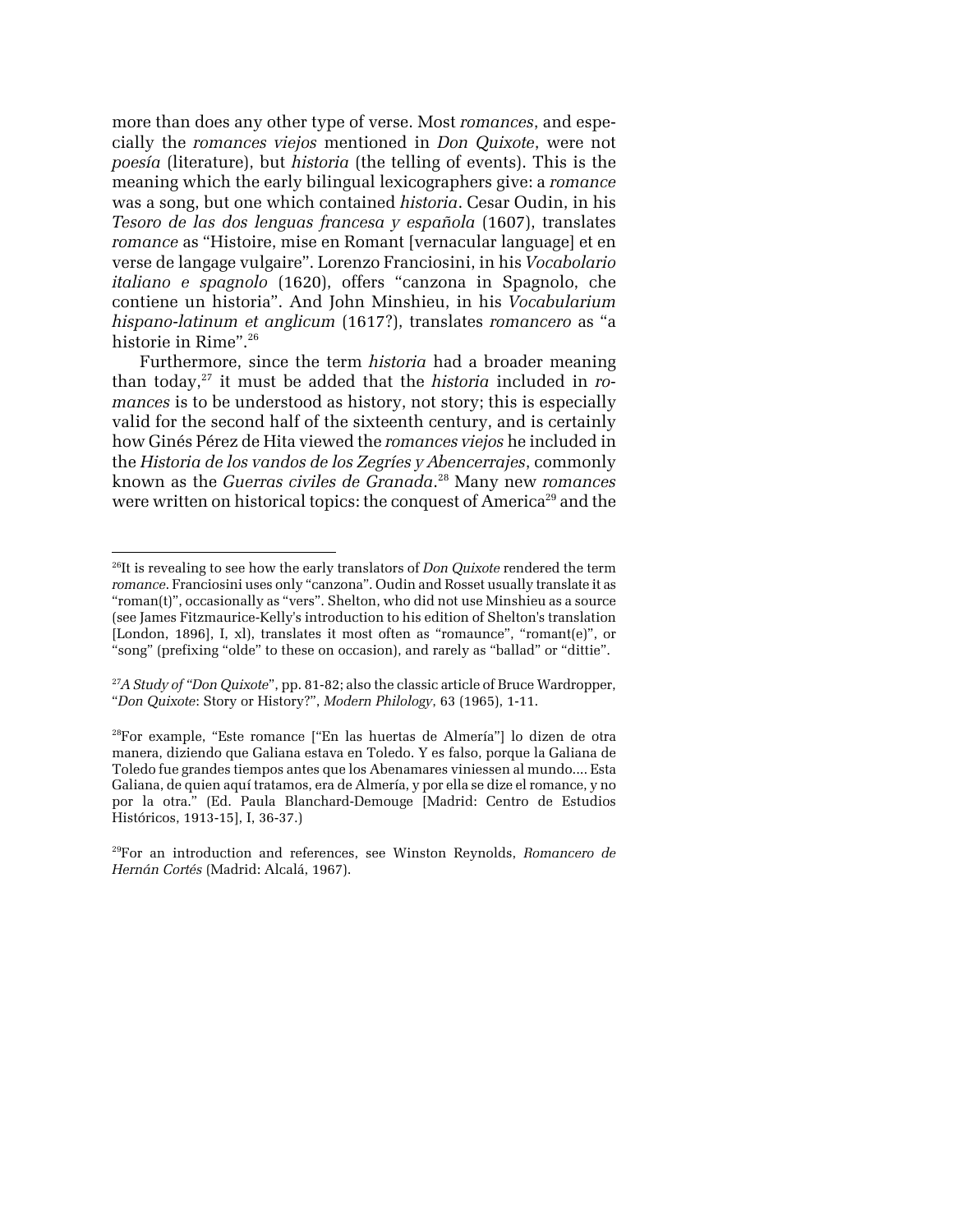<span id="page-9-4"></span>war in northern Europe,<sup>30</sup> for example; Juan Timoneda used that form to describe many important events he witnessed, and then published them in a collection to answer "continuas preguntas, de saber, quando fue esto, y acontescio tal negocio"[.31](#page-9-1) *Romances* were seen as a way of disseminating historical information among the culturally underprivileged; Lorenzo de Sepúlveda explains in his prologue that he has published his collection so that readers can "leerlas [historias] en este traslado, a falta de el original [the chronicle of Ocampo] de donde fueron sacados: que por ser grãde volumen, los que poco tienen careceran del por no tener para comprarlo".[32](#page-9-2) This was, however, even the intention of Nucio. I have already quoted him on the "historias" in his collection, which, his prologue points out, are arranged by subject. When Sepúlveda's collection appeared, Nucio quickly reprinted it, adding a prologue in which he said, approvingly, that Sepúlveda had done "lo mesmo" as he, "segui[endo] el intento con que esto comence y trabaje"[.33](#page-9-3) Nucio's collection, then, was published for its historical content, rather than poetic qualities, and he was unaware of, or gave little importance to, the difference modern scholars perceive between the poems he published and those of Sepúlveda.

Considering *romances* as *historia*, it is understandable that just as they were, by and large, excluded from the great fifteenthcentury *cancioneros*, they are not found in Golden Age poetry anthologies, such as Pedro de Espinosa's *Flores de varia poesía* (1605)[,34](#page-9-4) nor are *romanceros* included in the poetry section of Don

-

<span id="page-9-3"></span>33P. 53 of Rodríguez-Moñino's edition of Sepúlveda; *Manual*, I, 240.

<span id="page-9-0"></span><sup>30</sup>Pedro de Padilla's *Romancero* (1583) contains "algunos successos que en la jornada de Flandres los Españoles hizieron. Con *otras historias* y poesias differentes" (*Manual*, I, 681; italics mine).

<span id="page-9-1"></span><sup>31</sup>*Rosa real* (Valencia, 1573; ed. Antonio Rodríguez-Moñino as part of the volume titled *Rosas de romances* [Oxford: Dolphin, 1963], fol. ir ; *Manual*, I, 576).

<span id="page-9-2"></span><sup>32</sup>P. 43 of Rodríguez-Moñino's edition; *Manual*, I, 230.

 $34$ This is the most famous poetry anthology of Cervantes' day, whose mediocre reception (only one edition; the second part unpublished until 1896) shows that contrary to myth, "modern" poetry enjoyed no more general acceptance then than today. The edition of this anthology in *Biblioteca de autores españoles*, 42, is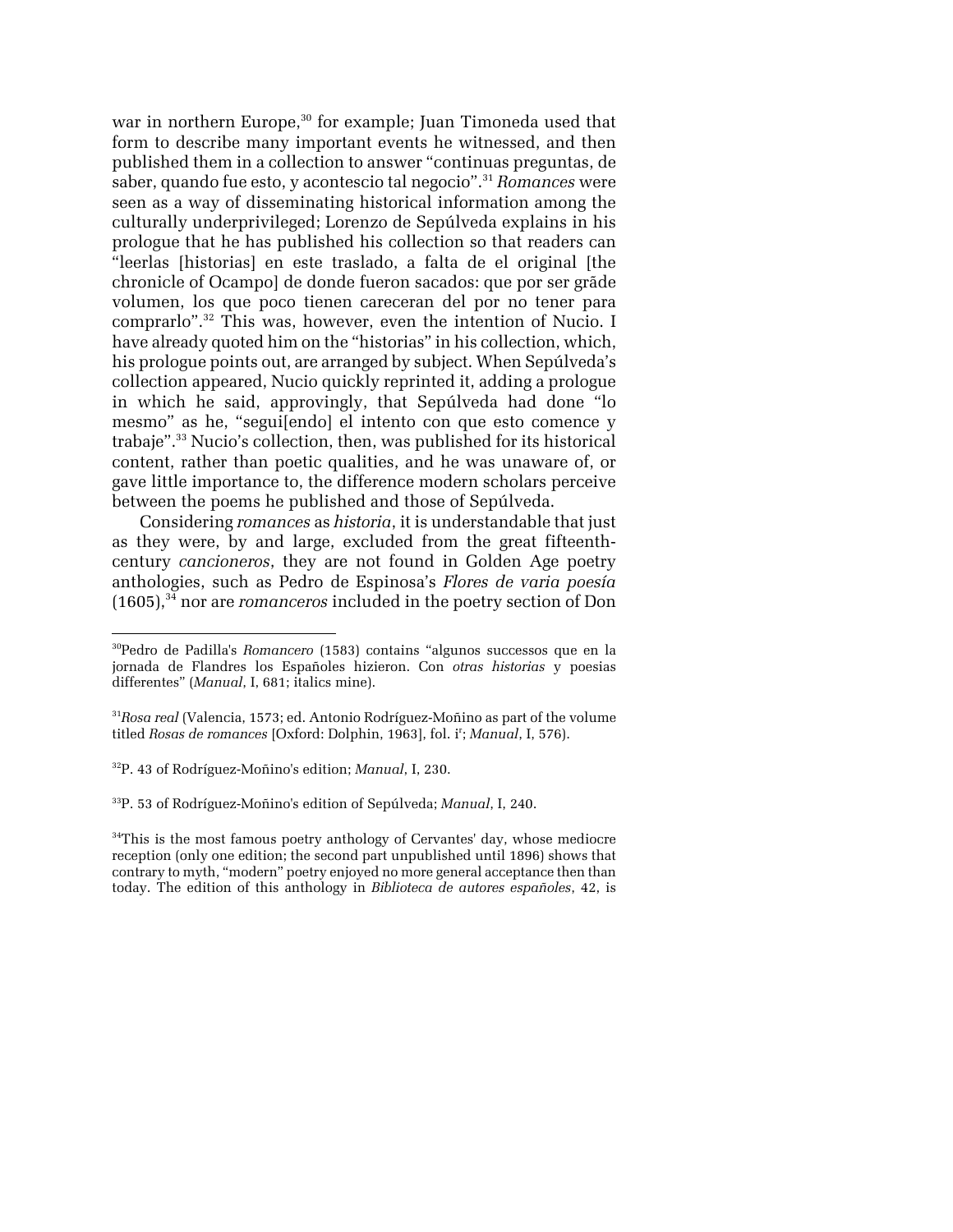Quixote's library. It is also understandable that the *romance* was given superficial treatment, or none at all, by writers on poetry.[35 T](#page-10-0)o the extent that there was interest in *romances viejos*, [36](#page-10-1) the belief that they contained historical information explains it; viewing them as *historia* also helps explain the anonymity of the genre,<sup>37</sup> and the concern some sixteenth-century editors showed with the accuracy of their texts. And this is the point from which we can begin our examination of Cervantes' view of the *romance*, focusing on its content; the verse form was secondary. What kind of *historias* do these *romances* tell?

Chivalric *historias* is what they tell, and the name may well

-

<span id="page-10-0"></span>35Miguel Sánchez de Lima never mentions *romances* in the body of his *Arte poética en romance castellano* (1580), a work surely read by Cervantes; the only octosyllabic verse is *coplas redondillas* (ed. Rafael de Balbín Lucas [Madrid: CSIC, 1944], p. 50). At the end, however, in the *Historia de los amores que vuo entre Calidonio, y la hermosa Laurina*, he decides to "contaros mi historia...en verso", and uses it as an "exemplo para los romances Castellanos, que tan agradables son, porque saben a *aquella compostura antigua Castellana*, que ta[n]to en los tiempos passados florecio" (p. 112); the italicized words imply that the term *romance* is applied to modern texts, not older ones.

<span id="page-10-1"></span>36Nucio was, of course, interested in *romances viejos*, though it is not clear how old he thought his texts were or whether, like Argote ("Discurso", pp. 66-67), he believed them contemporaneous to the events narrated. However, some authors and readers found new texts more interesting. There are several instances in which, in preference to a *romance* described as *viejo*, a new version or *contrahechura* was published in its place. (There are five such examples in the *Cancionero general*; see Rodríguez-Moñino, *Manual*, I, 38-40, Nos. 437, 447, 451, 469, and 482.) In the first half of the sixteenth century, many *romances* were published with a description like *nuevamente compuestos*; Sepúlveda, and the compilers of many collections of the end of the century, indicated in their titles that their texts were *nuevos*. Pérez de Hita (*Guerras civiles de Granada*, Part I, Chapter 13; the quotation is reproduced in Menéndez Pidal's *Romancero hispánico*, XIV, §7) felt obliged to justify his use of *romances viejos*.

<span id="page-10-2"></span><sup>37</sup>There was no prestige in versifying history. Thus, Nucio on the author of the additions to his edition of Sepúlveda: "el nombre del autor de los añadidos se calla porq̃ se guarda para cosas mayores q̃ cõformen cõ su persona y habito" (Rodríguez-Moñino's edition, p. 53; *Manual*, I, 240).

incomplete; the only complete modern edition is that of Juan Quirós de los Ríos and Francisco Rodríguez Marín (Seville, 1896).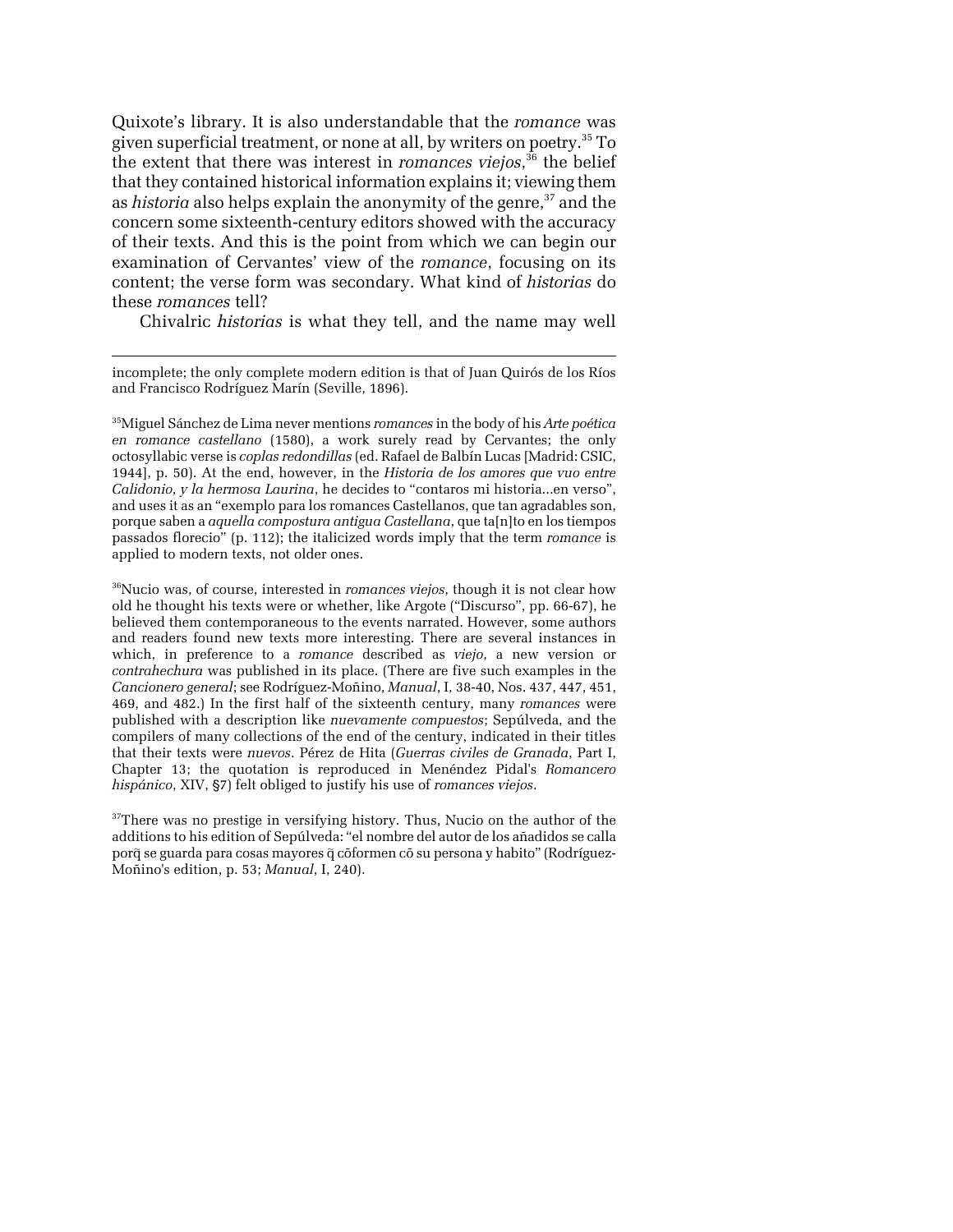<span id="page-11-2"></span>have been given to them for this reason.[38](#page-11-0) The *romances viejos* known in the sixteenth century are full of kings and queens, knights and ladies, enchantments, battles, swords, all the elements that one finds in the chivalric world (believed to be historical) and in the *libros de caballerías*. Like the *libros*, the *romances viejos* are stories of heroes: the Cid, Roland, Bernardo del Carpio, and so on.

Not only were the *romances* chivalric in their content, they had other similarities to the pseudo-historical *libros de caballerías* as well, and Cervantes must have noticed some of these. Like the *libros*, [39](#page-11-1) they provided *pasatiempo*, as historical reading was understood to do[.40](#page-11-2) Although many *romances* dealt with national history,

-

<span id="page-11-1"></span>39While Cervantes attacks the entertainment of the *libros* as scanty and morally and esthetically deficient, he does state that that was the *libros*' proper function in society, and that many readers did use them that way. See *A Study of "Don Quixote"*, pp. 7, 85, 91-92, and 94.

40Nucio, in the prologue to his own collection: "qualquiera persona para su recreacion y passatiempo holgaria delo tener" (p. 109; *Manual*, I, 190); Sepúlveda in his prologue: "Considerando quan prouechosa sea la lection de las historias

<span id="page-11-0"></span><sup>&</sup>lt;sup>38</sup>"Romance" as a term for a chivalric story is and has been widely used, for which reason the Spanish *libros de caballerías* have been given the English label of "romances of chivalry". (The use of this term has led to distortions, as it gives the chivalric books a fictional classification which they did not have in the Golden Age, and overstates their resemblance to Italian *romanzi*; see my "Cervantes and Tasso Reexamined", in this volume.) Yet its application to the Spanish verse *historias* under examination has never been explained. That it was used for its chivalric overtones is a strong possibility; Nebrija, the only early Spanish lexicographer to give other than the linguistic meaning of "vernacular language", defines it as "carmen heroicum" (cited by Corominas).

López Pinciano, as already cited, used the term as a translation for the Italian "romanzo", and Pigna, first writer on the *romanzo*, called Spanish ballads by that name (the passage is cited in Forcione, *Cervantes, Aristotle, and the "Persiles"*, p. 25, n. 32; see also my "Cervantes and Tasso Reexamined", in this volume). On Italian influence on the early *romance* see Charles Aubrun, "Romances y opinión pública en el siglo XVI", in *Essays on Narrative Fiction in the Iberian Peninsula in Honour of Frank Pierce*, ed. R. B. Tate (Oxford: Dolphin, 1982), pp. 1-14; "Le *Cancionero general* de 1511 et ses trente-huit romances", *Bulletin Hispanique*, 86 (1984), 39-60; "Les premiers romances dits carolingiens", in *Iberia. Literary and Historical Issues. Studies in Honour of Harold V. Livermore*, ed. R.O.W. Goertz (Calgary: University of Calgary Press, 1985), pp. 11-20; and to a lesser extent Harold Livermore, "The 15th Century Evolution of the *Romance*", *Iberoromania*, 23 (1986), 20-39. The evidence is not overwhelming, but the change in the term *romance*'s meaning is striking, and no other explanation has been suggested.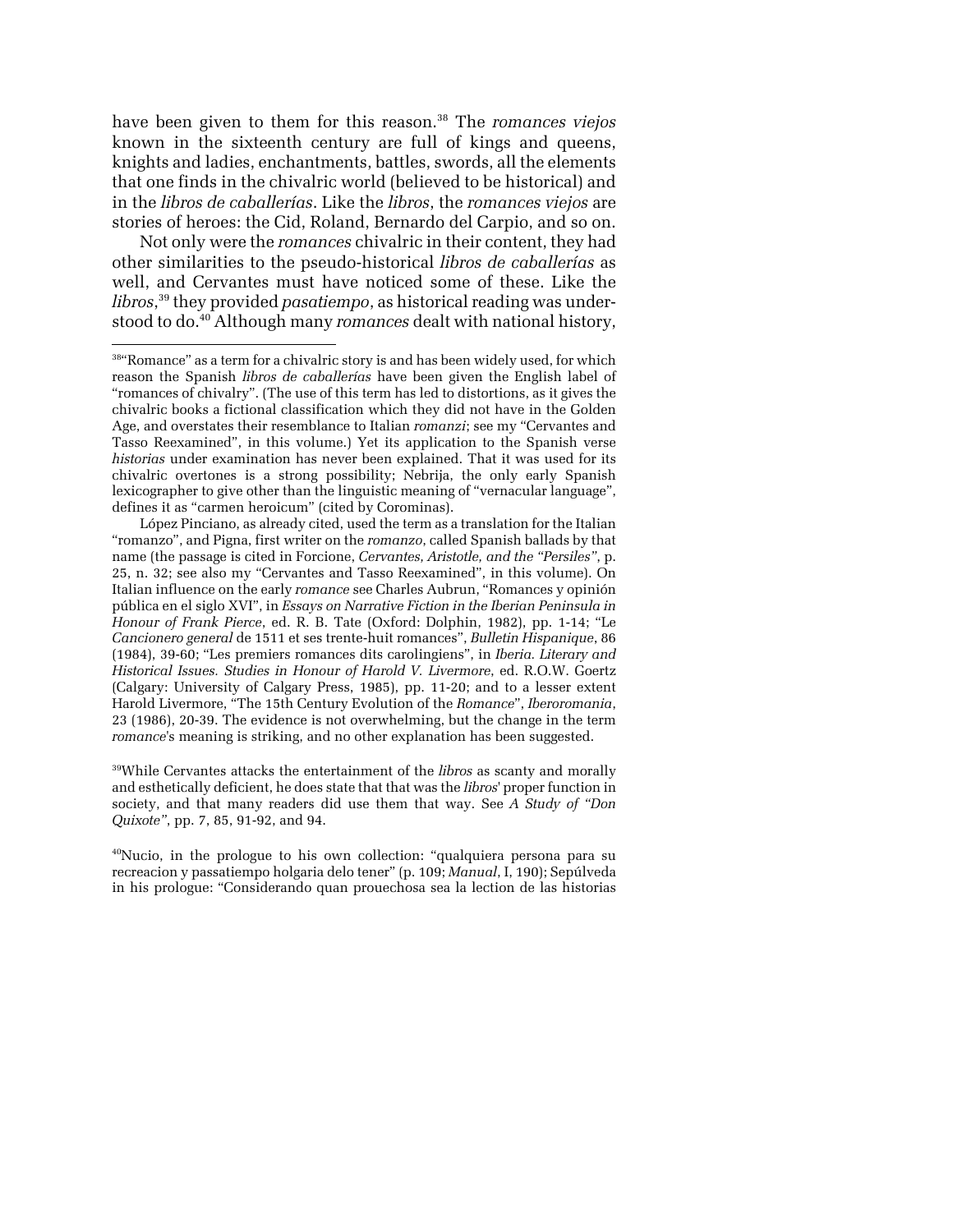a large number, like the *libros*, featured foreign heroes.<sup>41</sup> Many of both were published anonymously, or were the product of undistinguished authors<sup>42</sup>; neither told a complete story.<sup>43</sup> Just as the *libros* were the most abundant kind of prose entertainment in the sixteenth century, the *romances* were the most abundant kind of verse. As the great popularity of the *libros* is stressed in Part I of *Don Quixote*, [44](#page-12-3) so is that of *romances*: the *romance viejo* of Lanzarote (*I, 64, 15-16*, I, 2) is "tan sabido...y tan decantado en nuestra España" (*I, 168, 1-2*, I, 13). Because both were so abundant (the many imprints) and so popular (the heavy use made of those imprints), there exists today in both cases only a poor representa-

antiguas, amicissimo señor, ansi para tenerla como por espejo delãte de los ojos, en que se veã los altos y heroycos hechos de los antepassados, para dar recreacion a nuestro entendimi~e to como para imitarlos..." (p. 43; *Manual*, I, 230); Juan de Escobar, *Hystoria, del mvy noble y valeroso cavallero el Cid Ruy Diez de Bivar: en Romances: En lenguaje antiguo* (Lisbon, 1605): "Las hystorias prophanas suelen dar mucho contentamiento a los lectores" (ed. Rodríguez-Moñino [Madrid: Castalia, 1973], p. 120; *Manual*...*siglo XVII*, I, [Madrid: Castalia, 1977], 122); also Juan Hidalgo's *Romances de germania* (before 1605?), in *Manual*...*siglo XVII*, I, 214. *Romances* are associated with *entretenimiento* at *Don Quixote, IV, 14, 4-5*, II, 38; the pleasure caused by the reading of (prose) history is a *topos*.

<span id="page-12-0"></span><sup>41</sup>*A Study of "Don Quixote"*, pp. 62-63.

<span id="page-12-1"></span>42The names of many little-known authors are found with *romances*: Pinar, Quirós, Soria, and so on. There has been little study of *romances* with authors indicated (the first to study them is Kathleen Kish, "Los romances trovadorescos del *Cancionero sin año*", in *Actas del Sexto Congreso Internacional de Hispanistas* [Toronto: University of Toronto, Department of Spanish and Portuguese, 1980], pp. 427-30), because of the assumption that those with no name attached are older and better. Perhaps this is so, but the demonstration remains to be made.

<span id="page-12-2"></span>43This is, of course, a well-known characteristic of the *romances viejos* (on its origin, see Keith Whinnom, "Desde las coplas hasta el romance de la reina de Nápoles", in *Aspetti e problemi delle letteratura iberiche: studi offerti a Franco Meregalli*, ed. Giuseppe Bellini [Roma: Bulzoni, 1981], pp. 371-83, at p. 382), yet the same inconclusiveness is universal in the *libros de caballerías*; see my "The Pseudo-Historicity of the Romances of Chivalry", *Quaderni Ibero-Americani*, Nos. 45-46 (1974-75), 253-59, now in *Romances of Chivalry in the Spanish Golden Age* (Newark: Juan de la Cuesta, 1982), pp. 119-29.

<span id="page-12-3"></span>44*Don Quixote, I, 38, 5-7*, I, Prologue; *II, 346, 27-347, 2*, I, 48; *II, 370, 7-12*, I, 50.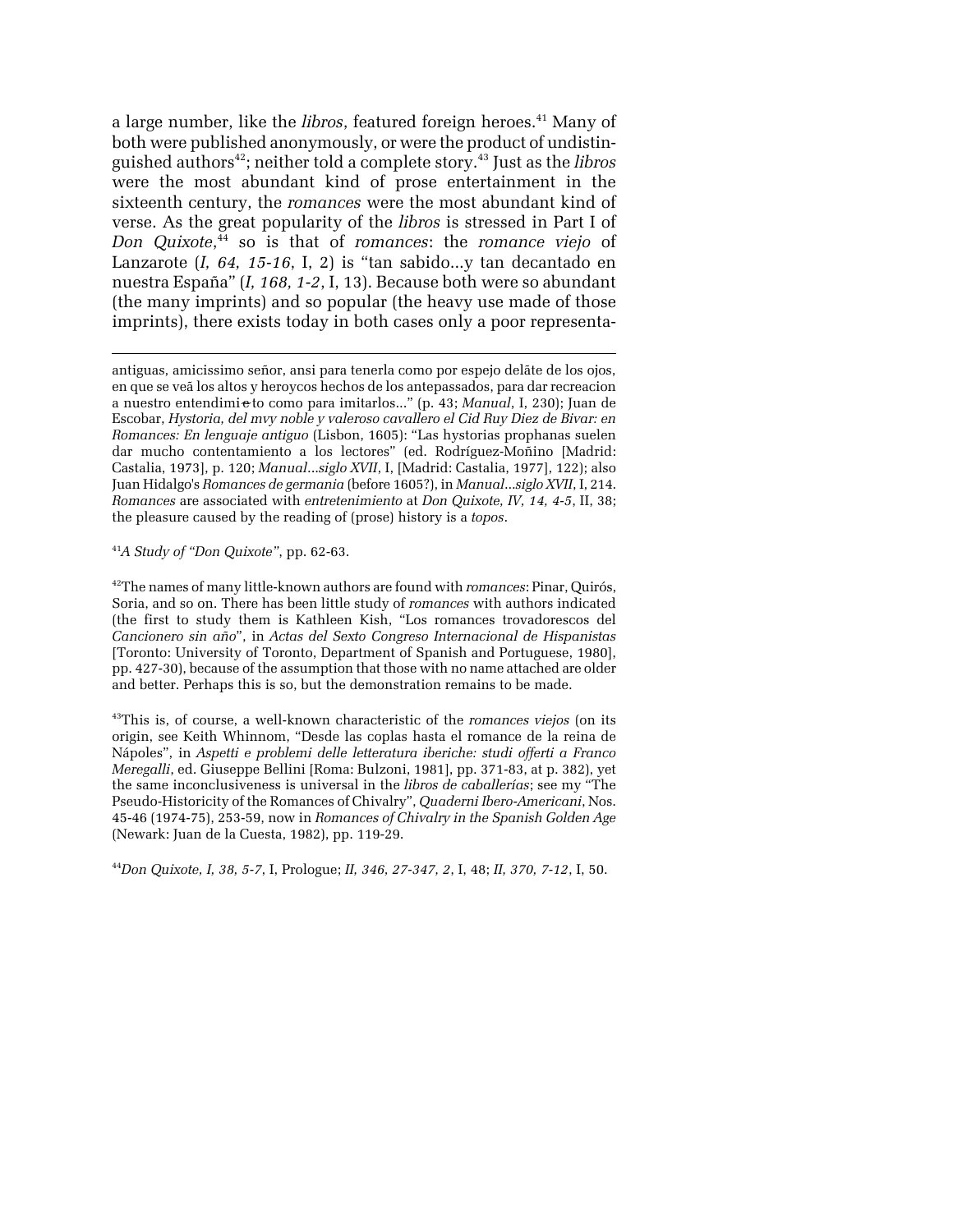tion of a large body of works, and, consequently, bibliographical difficulties. While both existed earlier, both profited spectacularly from the spread of printing, and had a burst of popularity, and much new composition,<sup>45</sup> at the beginning of the sixteenth century, reaching their peak during Carlos V's reign.

Just as the *libros de caballerías* were read by "todo género de personas" (*Don Quixote, II, 370, 11*, I, 50), the *romance* of the Marqués de Mantua, by which Don Quixote sets such store, is known to everyone: "niños, mozos y viejos" (*I, 88, 9-11*, I, 5, adapted). Thus both were read by young people as well as adults,  $46$ and this was particularly troublesome, because some popular *romances* were, like the *libros*, quite lascivious.<sup>[47](#page-13-2)</sup>

Considering the many parallels between the *romance* and the *libro de caballerías*, an aspect of *Don Quixote* which puzzles modern readers,<sup>48</sup> that the protagonist models his existence on *romances* as well as *libros*, becomes less perplexing. The error of doing so is pointed out in the work. Don Quixote's oath to imitate "el grande Marqués de Mantua" and not "comer pan a manteles, ni con su muger folgar" (*I, 140, 7-10*, I, 10), is inappropriate, as Sancho points out to him; all the same, it is the origin of his intent to steal<sup>49</sup> a helmet like that of Mambrino  $(I, 140, 24-32, I, 10)$ .

-

<span id="page-13-3"></span>48Though, of course, not the author of the *Entremés de los romances*, who enlarged on the negative effects of reading *romances*.

<span id="page-13-4"></span>49"Quit[ar] por fuerça" (*I, 140, 26*, I, l0).

<span id="page-13-0"></span><sup>45</sup>See the first article of Aubrun cited in note 39.

<span id="page-13-1"></span><sup>46</sup>Rodríguez-Moñino, *Diccionario*, pp. 18-19, presents evidence of their use in school.

<span id="page-13-2"></span><sup>47&</sup>quot;La gitanilla", *I, 35, 27-30; I, 41, 5-6*; probably *Don Quixote, IV, 166, 14-16*, II, 51. I presume Cervantes is pointing this out to us by quoting lines like "con su muger folgar" (*Don Quixote, I, 140, 10*, I, 10) and "Ya me comen, ya me comen / por do más pecado avía" (*Don Quixote, III, 414, 8-9*, II, 33); he may also be alluding to it by indicating, through Maese Pedro's boy, that Charlemagne's fathership of Melisendra is only "putativo" (*Don Quixote, III, 328, 2-3*, II, 26). See C. C. Smith, "On the Ethos of the *Romancero viejo*", in *Studies on the Spanish and Portuguese Ballad*, ed. N. D. Shergold (London: Tamesis, and [Cardiff:] University of Wales Press, 1972), pp. 5-24, at pp. 20-23, and the comment of Armistead and Silverman, *Hispanic Review*, 37 (1969), 409.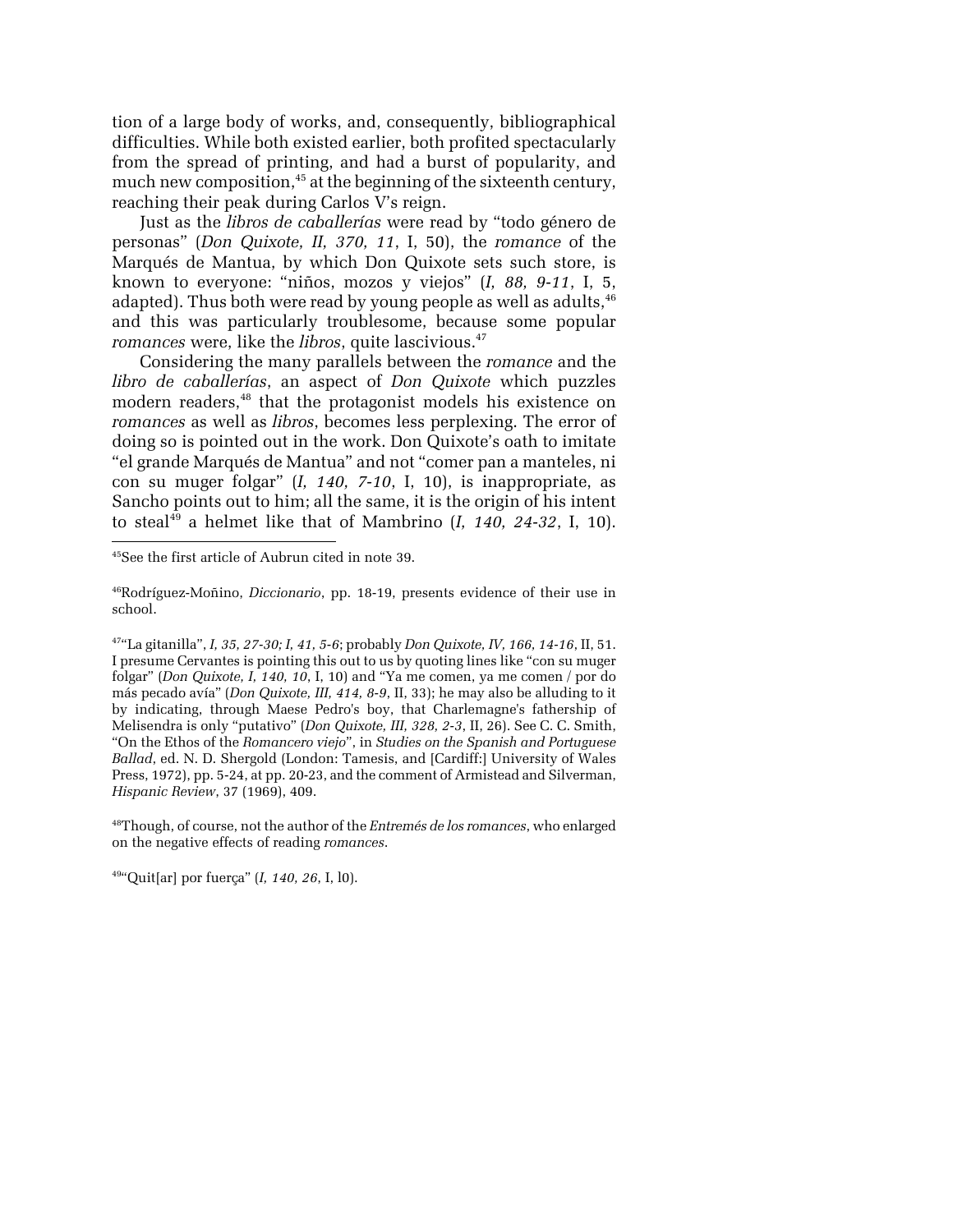Sancho's attempt to imitate his master and apply the *historia* of Lanzarote (*III, 378, 12*, II, 31) to the care of his *ruzio* earns him only anger and harsh words (*III, 377, 28-378, 21*, II, 31). Don Quixote himself points out, in purely chivalric terms, the error of Diego Ordóñez' *reto a Zamora*, found in chronicles, but featured in *romances* (*III, 346, 4-13*, II, 27).

To use either these *romances* or the *libros de caballerías* as a basis for one's conduct is dangerous, and for the same reason: they are not truthful, but rather full of *mentiras*<sup>50</sup>; it is no more logical to think that King Rodrigo would have been placed "vivo vivo en una tumba llena de sapos, culebras y lagartos" (*III, 414, 4-5*, II, 33) than that a knight would "arroja[rse] en un lago [lleno de] serpientes, culebras y lagartos" (*II, 370, 24-371, 15*, I, 50, adapted). The *historia* of the Marqués de Mantua is "celebrada y aun creída", the text tells us, and, for all that, it is "no más verdadera que los milagros de Mahoma" (*I, 88, 10-13*, I, 5). This is strong censure, for what could be more untruthful, and more dangerous, than the object of this comparison?<sup>[51](#page-14-1)</sup>

Two episodes featuring *romances*, Don Quixote's description of his visit to the cave of Montesinos and Maese Pedro's puppet show, illustrate their deficiencies, and the near-juxtaposition of the two episodes also underscores the *romances*' unreliability: in one Durandarte is a knight, in the other Durindana a sword, an obvious contradiction. Don Quixote's recounting of his experiences in the

<span id="page-14-0"></span><sup>50</sup>On Cervantes' concern about the untruthfulness of the *libros de caballerías*, see *A Study of "Don Quixote"*, pp. 40-44.

<span id="page-14-1"></span><sup>&</sup>lt;sup>51</sup>This is a proverbial expression for something untruthful or meaningless (see Rodríguez Marín's annotation of the passage), yet its selection parallels the religious imagery used in the condemnation of the *libros* (see Stephen Gilman, "Los inquisidores literarios de Cervantes", in *Actas del Tercer Congreso Internacional de Hispanistas* [Mexico: El Colegio de México, 1970], pp. 3-25).

Cervantes was not the only one to criticize *romances* for their untruthfulness. Sepúlveda points out in his introduction (p. 43; *Manual...siglo XVI*, I, 230-31) that his *romances*, "obra...verdadera y sacada de hystoria la más verdadera que yo pude hallar", can be used in place of others "harto mentirosos"; Juan de Escobar said that since "muchas dellas [historias profanas] [son] ficciones, y mentiras, quanto mas sabor dara la obra presente, pues...es verdadera" (p. 120; *Manual...siglo XVII*, I, 122). Sarmiento, who mentions *Amadís* in the same breath, complains that "todos los referidos Poemas...han hecho mucho daño a nuestra Historia" (§§542-43).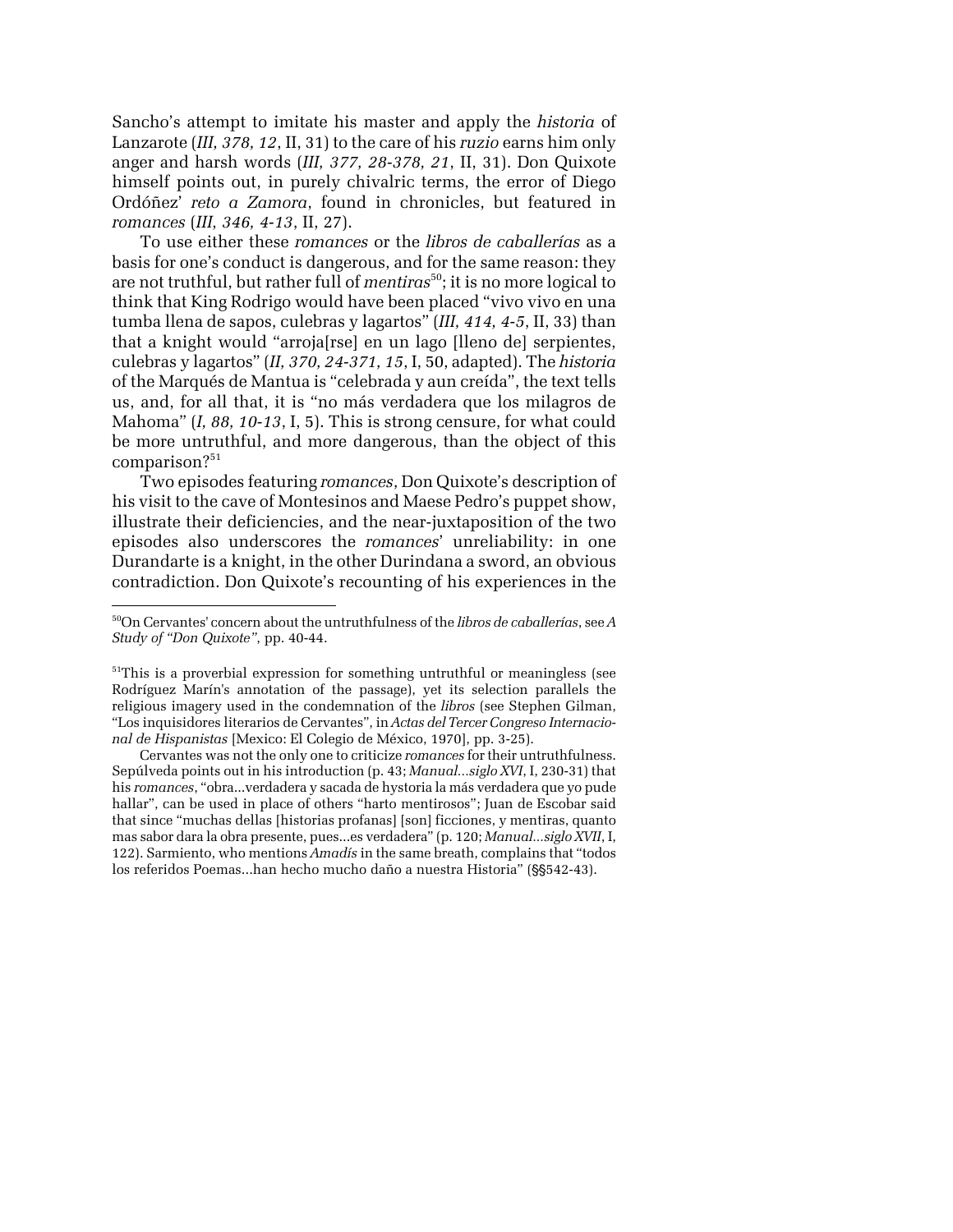cave is called by Cide Hamete a "máquina de disparates" (*III, 302, 26*, II, 24), the same terms applied to *libros de caballerías* in Part I (*I, 38, 4-5*, I, Prologue; *II, 341, 10-11* and *17*, I, 47). How could Montesinos have cut out Durandarte's heart and carried it to France? What condition would the heart have been in on its arrival (*III, 291, 5-9*, II, 23)? And who would have wanted to stick his hands in Durandarte's bloody *entrañas* (*III, 290, 28-291, 9*, II, 23)? This is an example of the excesses of courtly or chivalric love, which Cervantes attacks repeatedly in *Don Quixote*. [52](#page-15-0)

Even more clearly focused on *romances* is the *retablo* of Maese Pedro, who not only deceives the credulous with his monkey, but is identified with the "embustero y grandíssimo maleador" Ginés de Passamonte[.53](#page-15-1) There are several parallels between his *retablo* and the treatment of *libros de caballerías* in Part I. The *retablo* is presented at an inn, the setting used in Part I for, among other things, discussion of the defects of *libros de caballerías*; the unnamed innkeeper of Part II is just as enthusiastic over the *retablo* (*III, 317, 21-318, 24,* II, 25) as Juan Palomeque was over his *libros*. In the *retablo*, the treatment of *romances* is combined with comment on drama (*III, 332, 19-24,* II, 26), just as *libros* and drama were discussed together in Part I (Chapter 48).

What Maese Pedro presents is always *historia conocida* (*III, 341, 30-31,* II, 27; *III, 318, 22,* II, 25); probably, then, he always used *romances* as sources.<sup>54</sup> Yet when his boy tells the listeners, and us the readers, that the *historia* being presented is "verdadera", Cervantes is alerting us to be critical, and implying that it is no

<span id="page-15-0"></span><sup>52</sup>See *A Study of "Don Quixote"*, pp. 162-65.

<span id="page-15-1"></span><sup>53</sup>*III, 73, 13-14*, II, 4. An *embustero*, a term also applied to Ginés in Part I (*I, 307, 27*, I, 22; *I, 495*, I, 23, interpolated passage), is someone who creates an "embuste", defined by *Autoridades* as a "mentira disfrazada con artificio, para engañar y enredar". For further discussion of Ginés de Pasamonte and the real Gerónimo de Passamonte on whom he is based, see "Cervantes, Lope, and Avellaneda", in the present volume.

<span id="page-15-2"></span><sup>54</sup>Dorothy S. Severin studies the sources of the story: "Gaiferos, Rescuer of his Wife Melisendra", in *Medieval Hispanic Studies Presented to Rita Hamilton*, ed. A. D. Deyermond (London: Tamesis, 1976), pp. 227-39.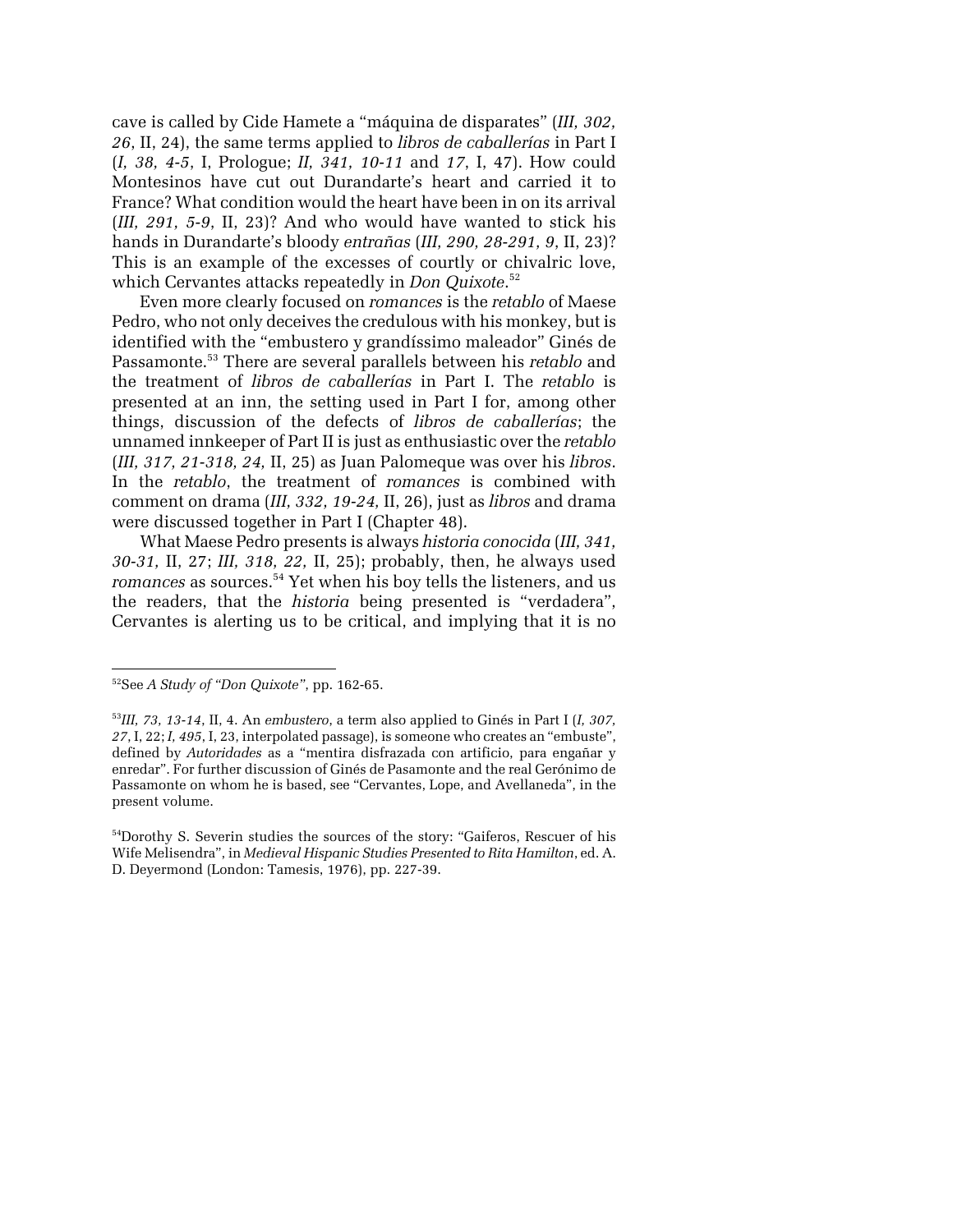such thing[.55](#page-16-0) The claim that it was "sacada al pie de la letra de las corónicas francessas" (*III, 327, 13-15,* II, 26) is an obvious reference to the notorious chronicle of Turpin[.56](#page-16-1) Maese Pedro's *historia* is no more reliable for being based on "los romances españoles que andan en boca de las gentes y de los muchachos por essas calles"  $(HI, 327, 15-17, II, 26)$ <sup>57</sup> The consequent deficiencies of the story are implicit in the boy's own words: "ay autores que dizen" that Carlomagno gave Gaiferos "media dozena de coscorrones", and Carlomagno's parental relationship with Melisendra is "putativo" (*III, 328, 2-8,* II, 26). But the admission of these problems (a device to increase belief in the remainder) should not mislead us. From the point of view of historical truth, the *retablo* is a disaster from beginning to end. Melisendra, if she existed at all, was never in Spain. Gaiferos, whose existence is similarly doubtful, never went to get her. Zaragoza was never called Sansueña. Are these not *disparates*?

<span id="page-16-0"></span><sup>55&</sup>quot;Acuérdate del verdadero cuento del licenciado Torralva, a quien llevaron los diablos en bolandas por el aire, cavallero en una caña...y en doze horas llegó a Roma...y por la mañana ya estava de buelta en Madrid" (*Don Quixote, IV, 40, 2-9*, II, 41).

<span id="page-16-1"></span> $<sup>56</sup>$ In which, significantly, the story of Melisendra is not found. This is Rodríguez</sup> Marín's note to *Don Quixote I, 98, 26-27*, I, 6, where Turpin is called "verdadero historiador": "Irónicamente llama Cervantes *verdadero historiador* a Juan Turpín, arzobispo de Reims, a quien se atribuyó dos siglos después de su muerte una mendosísima historia de Carlomagno, tan plagada de cuentos y disparates, que para siempre dio fama de embustero a su supuesto autor". Pedro Mantuano, in his *Advertencias a la historia del padre Juan de Mariana* (Madrid, 1613), said that "la Historia del Arçobispo Turpino...es libro de Cavallerias, indigno de que persona grave le tome en la boca" (p. 111). For further information on Turpin, see my *A Study of "Don Quixote"*, pp. 51-52, n. 20.

Turpin's chronicle may be read in Spanish translation in *Liber Sancti Jacobi "Codex Calixtinus"* (Santiago de Compostela: CSIC, Instituto Padre Sarmiento de Estudios Gallegos, 1951), pp. 403-86; it is studied by Adalbert Hämel, *Überlieferung und Bedeutung des Liber Sancti Jacobi und des Pseudo-Turpin*, in *Sitzungsberichte der Bayerischen Akademie der Wissenschaften*, Philosophischhistorische Klaase, 1950, Heft 2.

<span id="page-16-2"></span><sup>57</sup>Cervantes was quite hostile to "muchachos por las calles". See *Don Quixote, III, 346, 20*, II, 27; *IV, 277, 20-21*, II, 61; *IV, 118, 26-28*, II, 48; *IV, 217, 10-13*, II, 56; *IV, 390, 16-22*, II, 73; "Licenciado Vidriera", *II, 87, 30-88, 12*; "Illustre fregona", *II, 325, 26-326, 19*.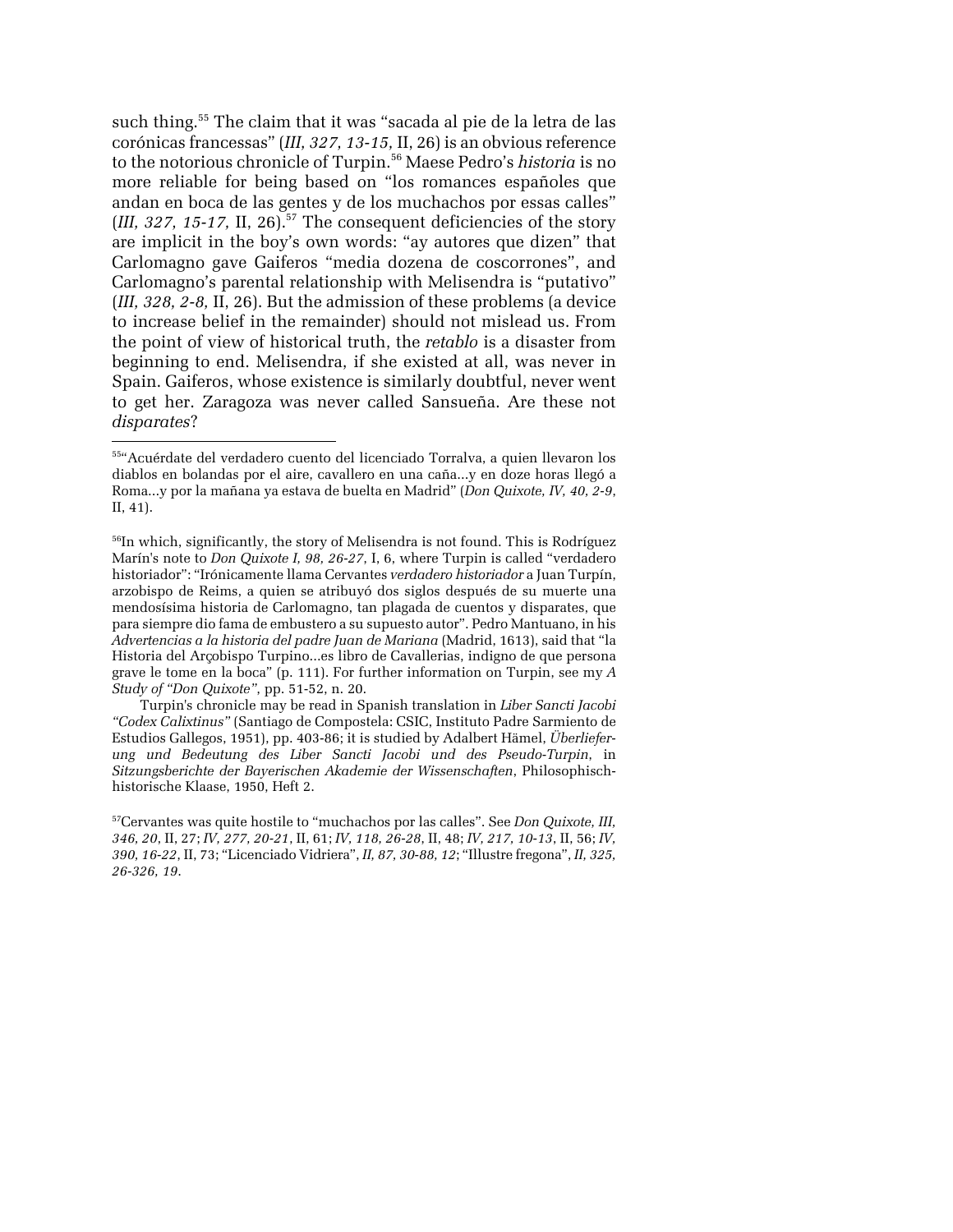If this flawed *historia* were merely presented as entertainment it is indeed "alegre y regozijado" (*III, 341, 31-32*, II, 27; adapted)—it would be less problematical. But, like the *libros*, [58](#page-17-0) it is presented as truth, and like them, it causes the protagonist to lose touch with reality and act in an insane and destructive manner.<sup>59</sup>

It is widely recognized today that Golden Age playwrights seeking to please an unlearned public used material from the *romancero*; the leading example is Lope.<sup>60</sup> Cervantes, like Don Quixote "aficionado a la carátula" (*III, 147, 2*, II, 11; *Adjunta al Parnaso, 124, 13-16*; Prologue to *Ocho comedias*), surely noticed this connection. The similarity of his comments on the *comedia* and the *romance* suggests that Cervantes believed that to the extent this was true, it was the origin of the *comedia*'s problems, and he,

-

<span id="page-17-2"></span>60Menéndez Pidal, *Romancero hispánico*, Chapter XV; Jerome Allen Moore, *The "Romancero" in the Chronicle-Legend Plays of Lope de Vega* (Philadelphia: University of Pennsylvania, 1940), reviewed by S. Griswold Morley in *Hispanic Review*, 9 (1941), 507-09. Lope's use of the *romancero nuevo* is studied by Antonio Carreño, "Del *romancero nuevo* a la *comedia nueva* de Lope de Vega: Constantes e interpolaciones", *Hispanic Review*, 50 (1982), 33-52.

<span id="page-17-0"></span><sup>58</sup>See my article cited in note 44.

<span id="page-17-1"></span><sup>&</sup>lt;sup>59</sup>Although the evidence in the text is weaker, there is another episode in which a mad act of Don Quixote may be atttributable to a *romance*. The canon (*II, 363, 23- 24*, II, 49) recommended to Don Quixote as a model Don Manuel de León, a famous Sevillian knight of the late fifteenth century who has an important role in Pérez de Hita's *Guerras civiles de Granada* (see Part I, Chapter 8). Don Quixote's challenge to the lions, called "temeridad" ("recklessness"; *III, 213, 23*, II, 17), may well have been inspired by León's least admirable but most celebrated deed, his entry into a lion cage to retrieve a lady's glove; at least, that is who he is compared to by Cide Hamete (*III, 217, 6*, II, 17). This story is told in the *romance* "Ese conde Don Manuel/ que de León es nombrado", published in Juan Timoneda's *Rosa gentil* (Valencia, 1573; ed. in *Rosas de romances*, fols. lv<sup>v</sup>-lvii<sup>r</sup>) and reprinted in Juan de Medaño's *Segunda parte de la Sylva de varios Romances* (Granada, 1588; ed. Antonio Rodríguez-Moñino [Oxford: Dolphin, 1966], fols. 28<sup>v</sup>-30<sup>r</sup>); the text is also found in Agustín Durán's *Romancero general*, *Biblioteca de autores españoles*, 10 and 16 (1851; rpt. Madrid: Atlas, 1945), II, 134. From Medaño, one of his basic sources, Pérez de Hita took another *romance* which includes an allusion to the episode (included in Part I, Chapter 17). Numerous other versions of the famous anecdote are studied by M. A. Buchanan, "The Glove and the Lions", in *Estudios dedicados a Menéndez Pidal* (Madrid: CSIC, 1950-62), VI, 247-58, who, however, erroneously specifies Argote de Molina as Cervantes' probable source.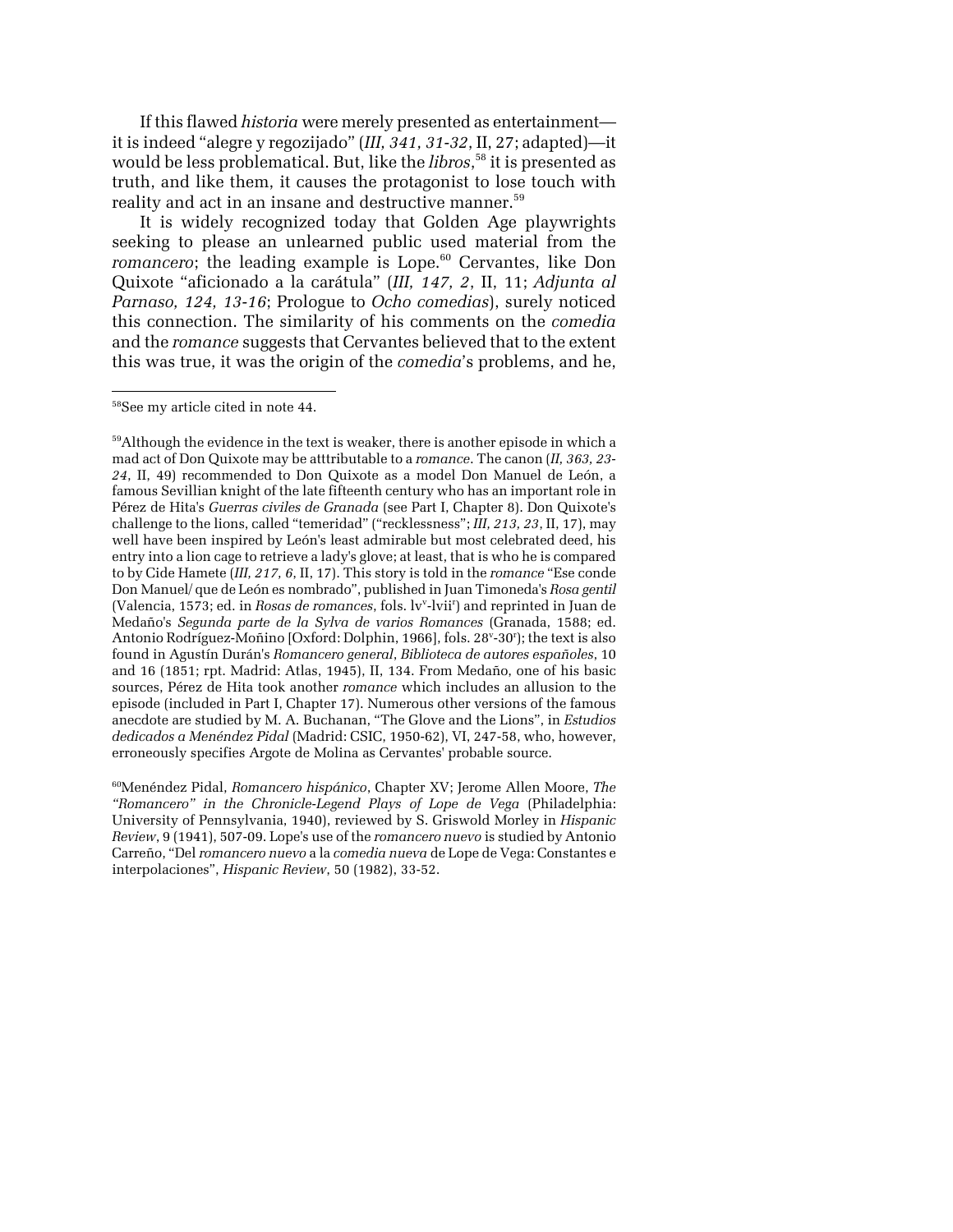of course, did not base his plays on *romances*. Just as the authors of *comedias* compromise their art for money (*Don Quixote, II, 351, 27- 352, 14*, I, 48), so do the authors of *romances* ("La gitanilla", *I, 32, 23-29*). The *comedias* present miracles inaccurately, "en perjuizio de la verdad y en menoscabo de las historias" (*Don Quixote, II, 350, 13-23*, I, 48); so do the *ciegos*, and most of their miracles "son fingidos, en perjuizio de los verdaderos" (*Don Quixote, IV, 166, 20-* 21, II, 51).<sup>61</sup> The *romances* distorted history, as we have seen; so did the *comedia* (*Don Quixote, II, 349, 29-350, 9*, I, 48). *Romances* are lascivious; the *comedia* is too (*Don Quixote, II, 349, 10*, I, 48). Maese Pedro defends a *disparate* of his *retablo* by referring to the *comedia* (*III, 332, 19-21*, II, 26).

The theme of *romances* is, of course, less developed in *Don Quixote* than is that of the *libros de caballerías*, and I believe this is because Cervantes saw the former as a less serious problem; *romances* did not claim veracity as consistently, or with the elaborate, misleading conventions of the *libros* (the fictitious historian, the translator). Equally important is the class difference between the two types of works. Although this division was not clear-cut in the second half of the sixteenth century, the *romances* were of the people,<sup>62</sup> the *libros* of the nobility (*hidalgos*), and what the nobility read and believed was a much more serious matter.

A final observation. I am sure that Cervantes, rightly or wrongly, believed that *romances* were of written rather than oral origin. Nowhere in his writings, nor, for that matter, anywhere

<span id="page-18-0"></span><sup>61</sup>This is the same comment Diego de Miranda makes about *libros de caballerías*: they are "en perjuizio y descrédito de las buenas historias" (*III, 200, 20-21*, II, 16). The role of the *ciegos* will be discussed shortly.

<span id="page-18-1"></span><sup>&</sup>lt;sup>62</sup>*Romances* are consistently associated with lower-class or less than noble people in Cervantes' works. The canon, the priest, Diego de Miranda, the Duke and Dutchess never cite verses or include lines in their conversation. It is, rather, Sancho, Doña Rodríguez (*Don Quixote, III, 414, 1-12*, II, 33), the *labrador* in El Toboso (*Don Quixote, III, 125, 26-27*, II, 9), gypsies, and Juliana la Cariharta of "Rinconete y Cortadillo" (*I, 282, 11-12*) who exhibit familiarity with them. The only exception, besides Don Quixote, is very significant: the narrators in *Don Quixote* (*I, 49, 8-9*, I, l; *I, 217, 9-10*, I, 17; *III, 122, 3*, II, 9; *III, 156, 9-12*, II, 12; *IV, 405, 10-13*, II, 74).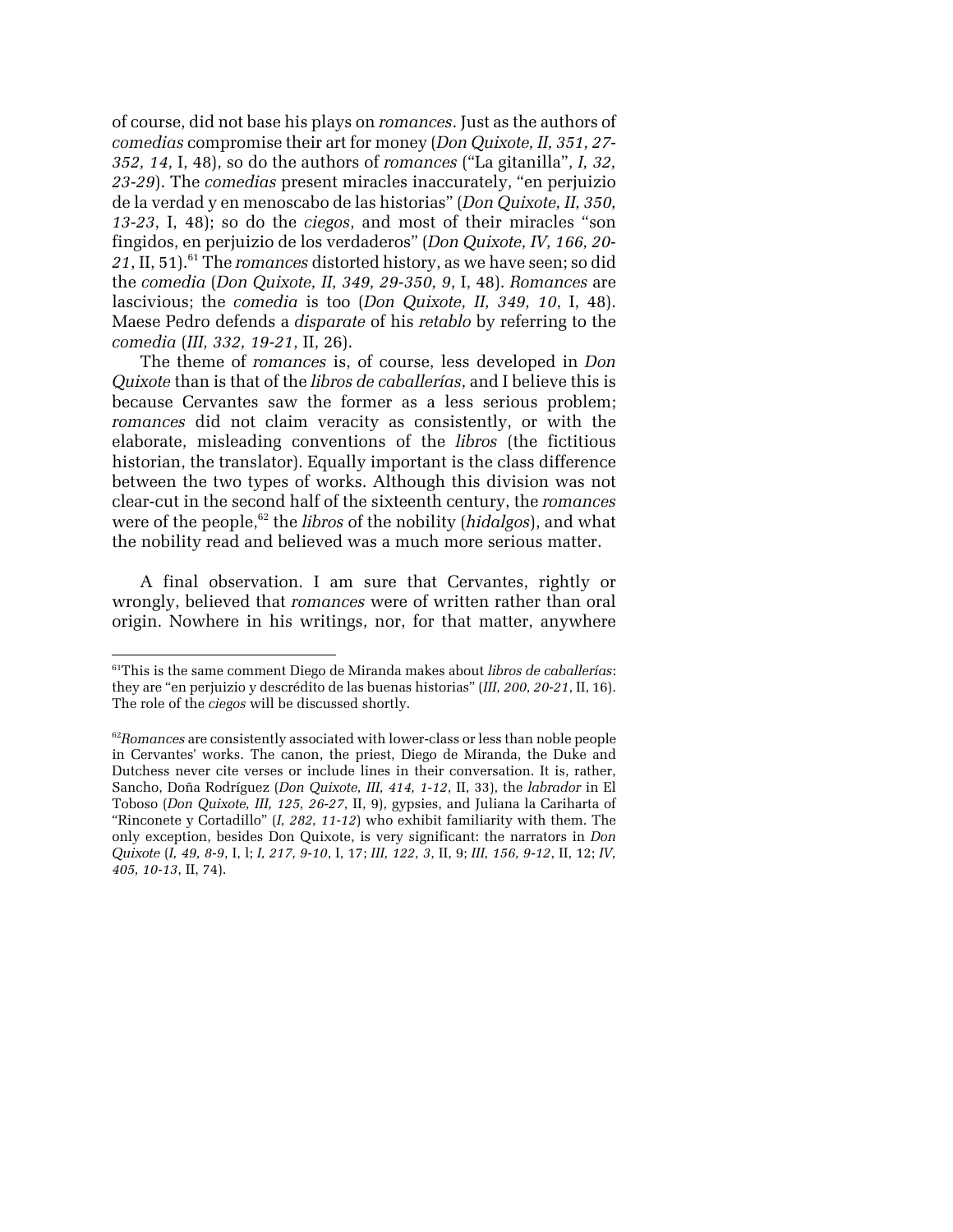prior to the nineteenth century, is there the slightest suggestion that *romances* were or had been composed among the *pueblo*, that it was anything other than the consumer of texts composed by the literate, or that there was or had been any attempt to collect and publish texts from oral, in preference to written, tradition.[63](#page-19-0) Nucio, it is true, does tells us that some of his texts were, of necessity, taken from the memory of informants; it is now realized that this number was much smaller than previously believed.<sup>64</sup> However, he tells us this because it was so unusual and so contrary to accepted publishing practice, as part of an apology for the defects of his texts.

It is possible that *romances* might have been found worthy of publication because their poetry was popular; *refranes* were published because they were believed to contain popular wisdom. However, evidence for this view of the *romances* is lacking, and when one considers how many published *romances* and *romanceros* there were in the sixteenth century, the lack of documentation is hard to dismiss. The contrast with the well-documented esteem for *refranes* is considerable.<sup>[65](#page-19-2)</sup>

This, of course, is not proof of anything. Yet Cervantes' silence on the allegedly popular nature of *refranes* is not to be casually dismissed. He traveled extensively through Andalucía, the region where the *romance* was most popular. He spent much time in rural

<span id="page-19-0"></span><sup>-</sup>63The comment of Esteban de Nágera at the end of the first part of his *Silva de varios romances* is significant: when people heard of his publication, they brought him *romances* to be included, obviously a reference to written texts (Rodríguez-Moñino's edition, p. 266; *Manual...siglo XVI*, I, 322). The abundance of written, but uncollected and often unpublished verse in the sixteenth century is pointed out by Rodríguez-Moñino, *Construcción crítica y realidad histórica en la poesía española de los siglos XVI y XVII*, segunda ed. (Madrid: Castalia, 1968); it is certainly implied by the comments of Timoneda, collecting his own *romances* (*Manual...siglo XVI*, I, 558, 566), and Pedro de Moncayo and Sebastián Vélez de Guevara, collecting those of others (*Manual...siglo XVI*, II, 44 and 70).

<span id="page-19-1"></span><sup>64</sup>Menéndez Pidal's figure is 18 *romances* dictated, out of a total of 150 (*Romancero hispánico*, XIII, 5). For further discussion, see Rodríguez-Moñino's edition, pp. 13- 23.

<span id="page-19-2"></span><sup>65</sup>See "refranes" in the index to Marcel Bataillon, *Erasmo y España*, trans. Antonio Alatorre, 2nd Spanish ed. (Mexico: Colegio de México, 1966).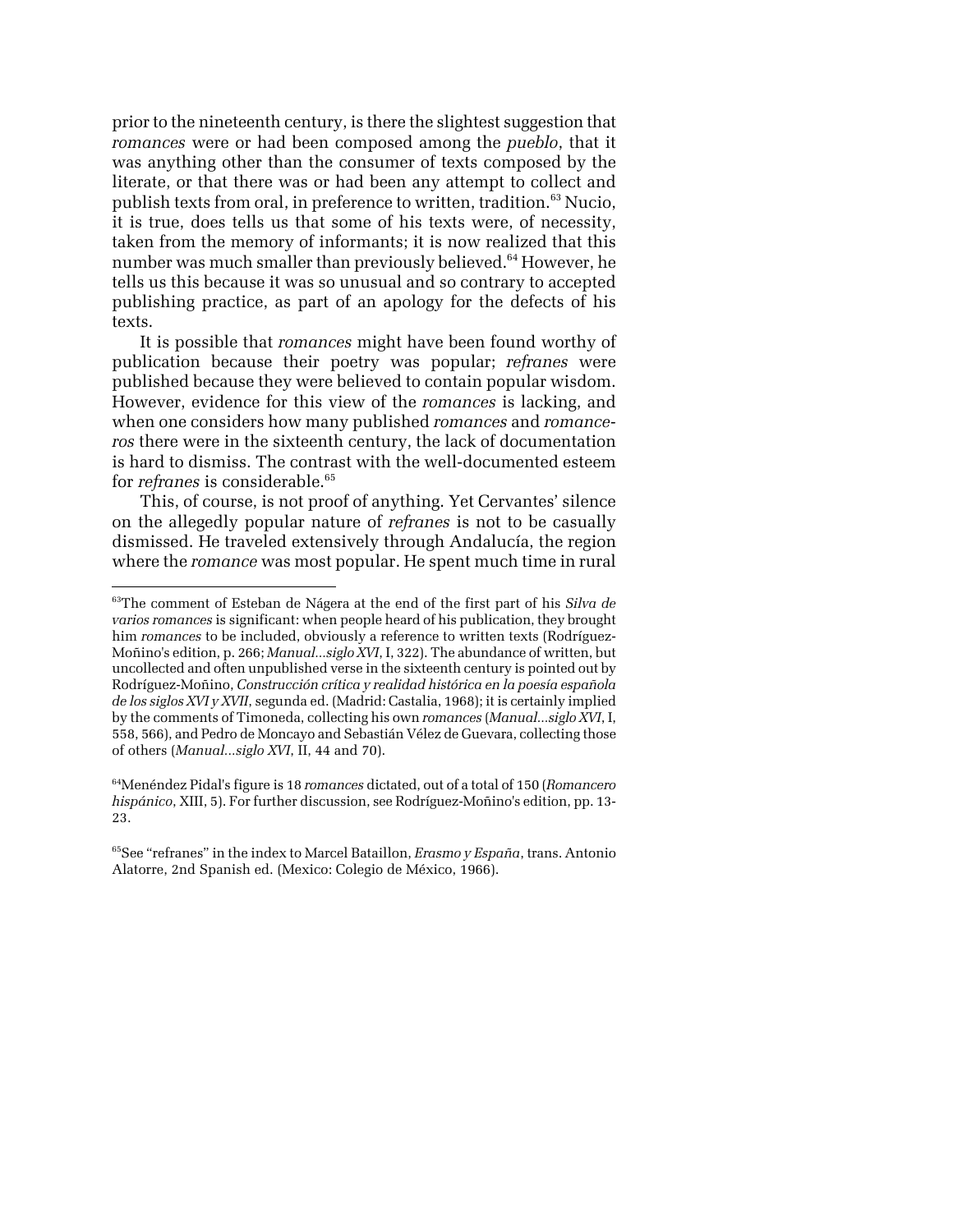<span id="page-20-3"></span>areas, and both from his biography and his works we can see that he had considerable contact with farmers, soldiers, criminals, and other lower-class types, for whom he displays considerable interest and some sympathy. He enjoyed *romances* and knew them well: he was, in short, an ideal informant. Yet he shows no awareness of contemporary or past oral or popular composition.

What Cervantes has left us instead is a description of the process by which texts passed from written into oral form. It is found in "La gitanilla", the protagonist of which, Preciosa, is so competent at singing *romances* that her grandmother commissions them from appropriate poets, and Preciosa thinks it normal to receive them copied from books (*I, 32, 22-29; I, 43, 12-16*). That texts were composed and *then* sung is suggested not only in the Marqués de Santillana's famous comment,<sup>66</sup> but in the headings of sixteenth-century *romanceros*. The surviving fragment, a second or later edition, of the oldest collection, the *Libro de cincuenta romances*, says that "entre los quales ay muchos dellos nueuamente añadidos: que nunca en estas tierras se han oydo"; the implication is that these texts are of greater interest to the potential purchaser because they are "nunca oydo[s]", and that they will be used orally.[67](#page-20-1) And Sepúlveda, in the prologue to his *Romances nueuamente sacados de historias antiguas de la cronica de España*, says that his collection, besides providing accurate history, will serve "para aprouecharse los que cantarlos quisieren".<sup>[68](#page-20-2)</sup>

What Cervantes, careful observer and commentator, does point to, and I believe a profitable direction for future research, are those unstudied *juglares* of Golden Age Spain, the *ciegos*. It is the *ciegos* who, like Preciosa's grandmother, obtain texts from undistinguished poets ("La gitanilla", *I, 32, 24-27*), and who sing untruthful and lascivious songs (*Don Quixote, IV, 166, 14-21*, II, 51).<sup>69</sup> It was

<span id="page-20-0"></span><sup>66</sup>Clarke, "Marqués de Santillana", p. 17.

<span id="page-20-1"></span><sup>67</sup>Rodríguez-Moñino, *Manual...siglo XVI*, I, 172.

<span id="page-20-2"></span><sup>68</sup>Rodríguez-Moñino's edition, p. 43; *Manual...siglo XVI*, I, 230.

 $69A$  complaint about the "milagros nunca sucedidos" of the printed "menudencias" sold by *ciegos* is found in the "Memorial dado por Joan Serrano de Bargas maestro impresor de libros en Sevilla en julio de 1625 sobre los excesos en materia de